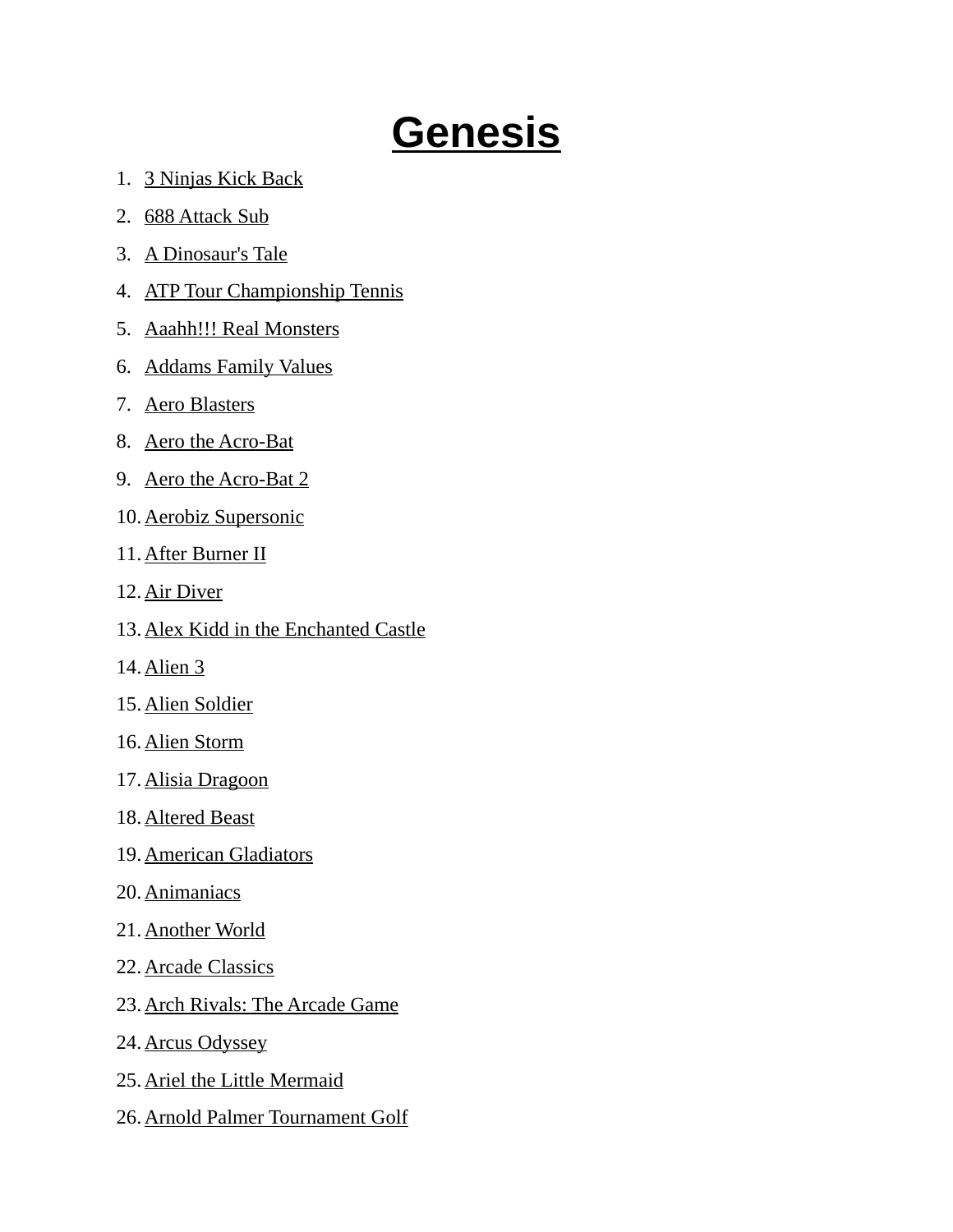- 27. Arrow Flash
- 28. Art Alive
- 29. Art of Fighting
- 30. Asterix and the Great Rescue
- 31. Asterix and the Power of the Gods
- 32. Atomic Robo-Kid
- 33. Atomic Runner
- 34. Australian Rugby League
- 35. Awesome Possum
- 36. Ayrton Senna's Super Monaco GP II
- 37. B.O.B.
- 38. Baby's Day Out
- 39. Back to the Future Part III
- 40. Bad Omen
- 41. Ball Jacks
- 42. Ballz 3D: Fighting at Its Ballziest
- 43. Barbie Super Model
- 44. Barbie Vacation Adventure
- 45. Barkley Shut Up and Jam!
- 46. Barney's Hide & Seek Game
- 47. Bass Masters Classic
- 48. Bass Masters Classic: Pro Edition
- 49. Batman Forever
- 50. Batman Returns
- 51. Batman: Revenge of the Joker
- 52. Batman: The Video Game
- 53. Battle Mania
- 54. Battle Squadron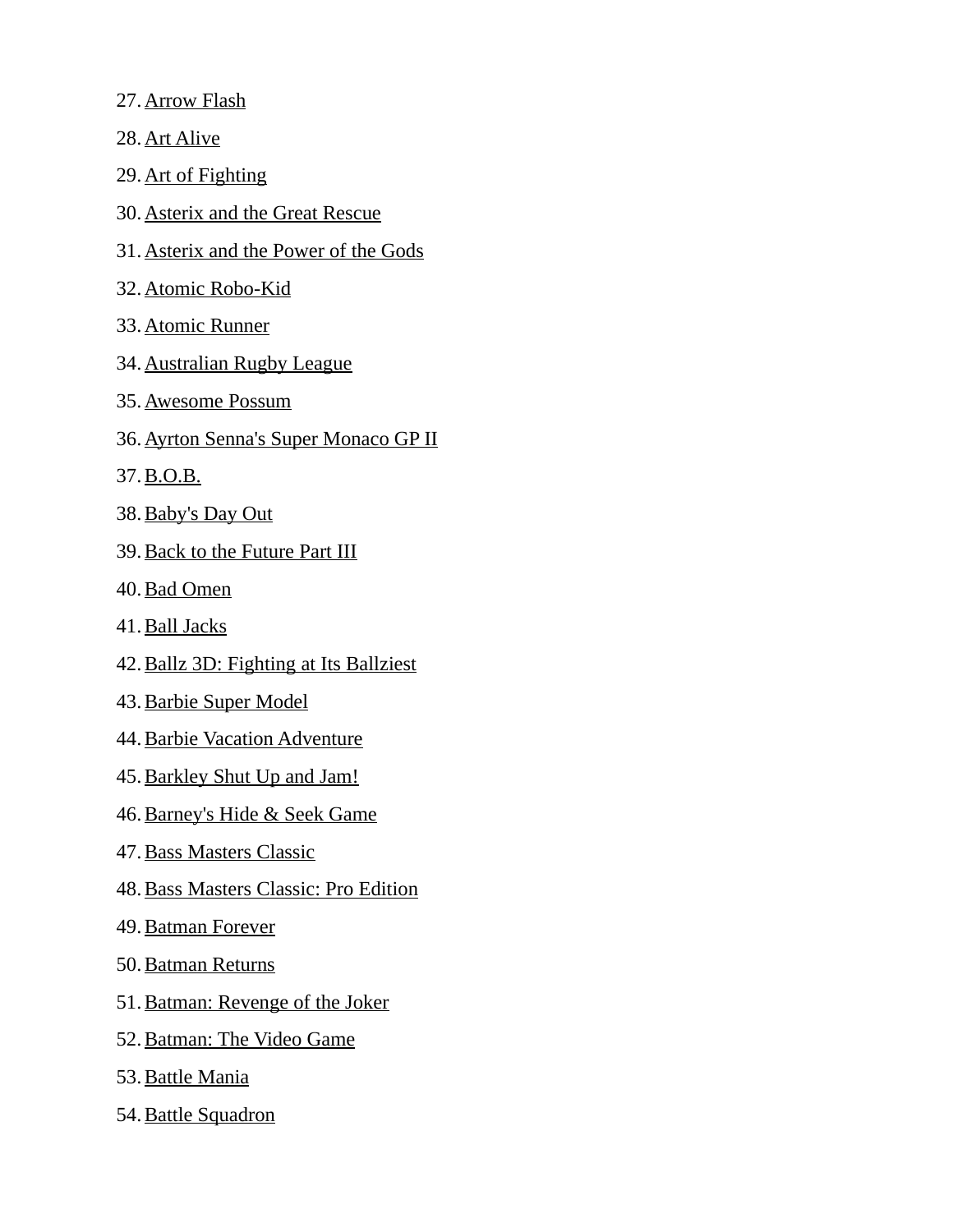- 55. BattleTech: A Game of Armored Combat
- 56. Battlemaster
- 57. Battletoads
- 58. Battletoads-Double Dragon
- 59. Beast Wrestler
- 60. Beauty and the Beast: Belle's Quest
- 61. Beavis and Butt-Head
- 62.Best of the Best: Championship Karate
- 63. Beyond Oasis
- 64. Bill Walsh College Football '95
- 65. Bimini Run
- 66. Bio Hazard Battle
- 67. Bio-Ship Paladin
- 68. Blades of Vengeance
- 69. Blaster Master 2
- 70. Blockout
- 71. Bloodshot
- 72. Body Count
- 73. Bonanza Brothers
- 74. Bonkers
- 75.Boogerman: A Pick and Flick Adventure
- 76. Boxing Legends of the Ring
- 77. Bram Stoker's Dracula
- 78. Brett Hull Hockey 95
- 79. Brian Lara Cricket
- 80. Brian Lara Cricket 96
- 81. Brutal: Paws of Fury
- 82. Bubba'n'Stix: A Strategy Adventure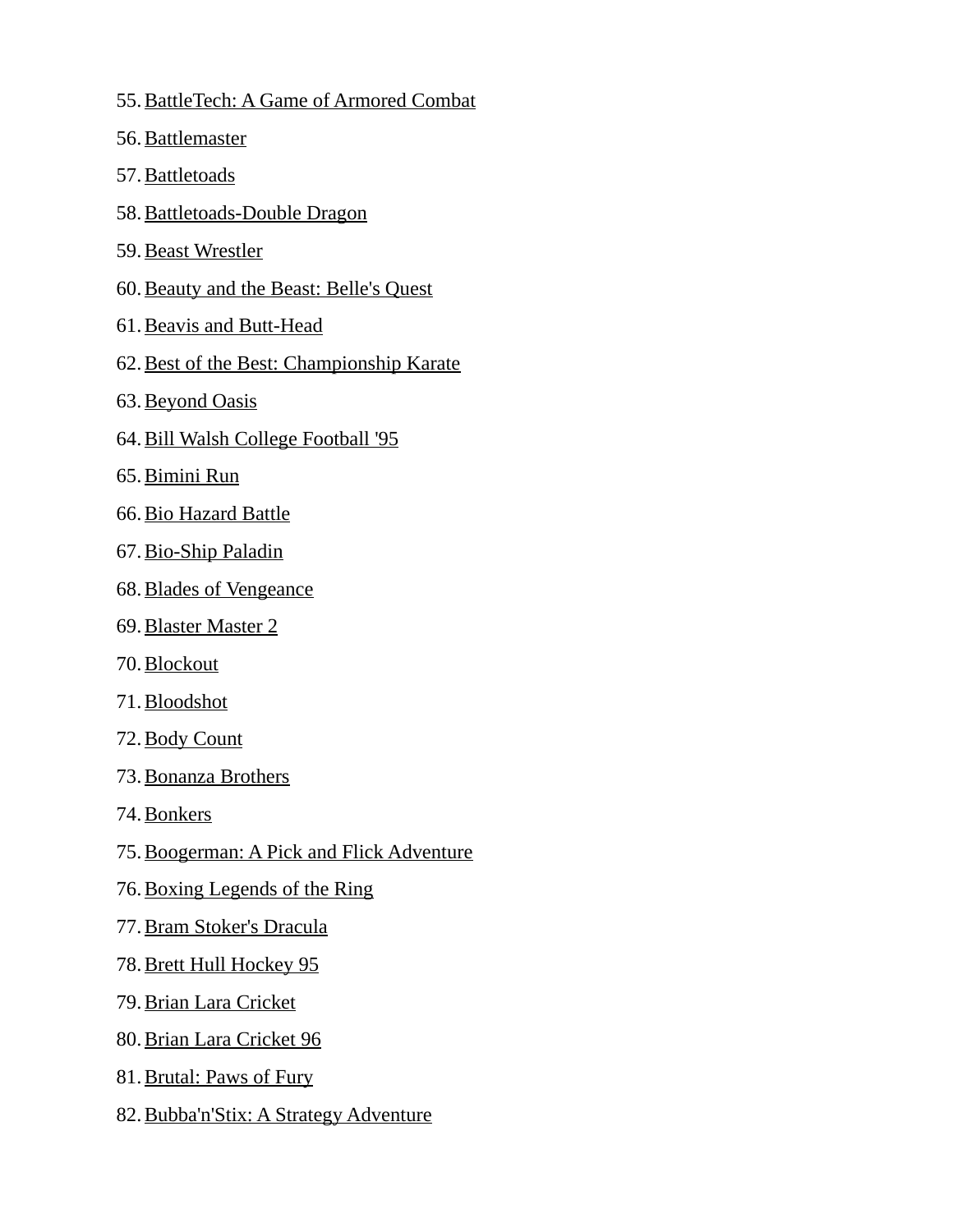- 83. Bubble and Squeak
- 84. Bubsy II
- 85.Bubsy in: Claws Encounters of the Furred Kind
- 86.Buck Rogers: Countdown to Doomsday
- 87. Bugs Bunny in Double Trouble
- 88. Bulls versus Blazers and the NBA Playoffs
- 89. Bulls vs Lakers and the NBA Playoffs
- 90. Burning Force
- 91. Cadash
- 92. Caesars Palace
- 93. Caliber.50
- 94. California Games
- 95. Cannon Fodder
- 96. Captain America and the Avengers
- 97. Captain Planet and the Planeteers
- 98.Castle of Illusion Starring Mickey Mouse
- 99. Castlevania: Bloodlines
- 100. Castlevania: The New Generation
- 101. Centurion: Defender of Rome
- 102. Chakan
- 103. Champions World Class Soccer
- 104. Championship Bowling
- 105. Championship Pool
- 106. Chase H.Q. II
- 107. Chavez II
- 108. Cheese Cat-Astrophe Starring Speedy Gonzales
- 109. Chester Cheetah: Too Cool to Fool
- 110. Chester Cheetah: Wild Wild Quest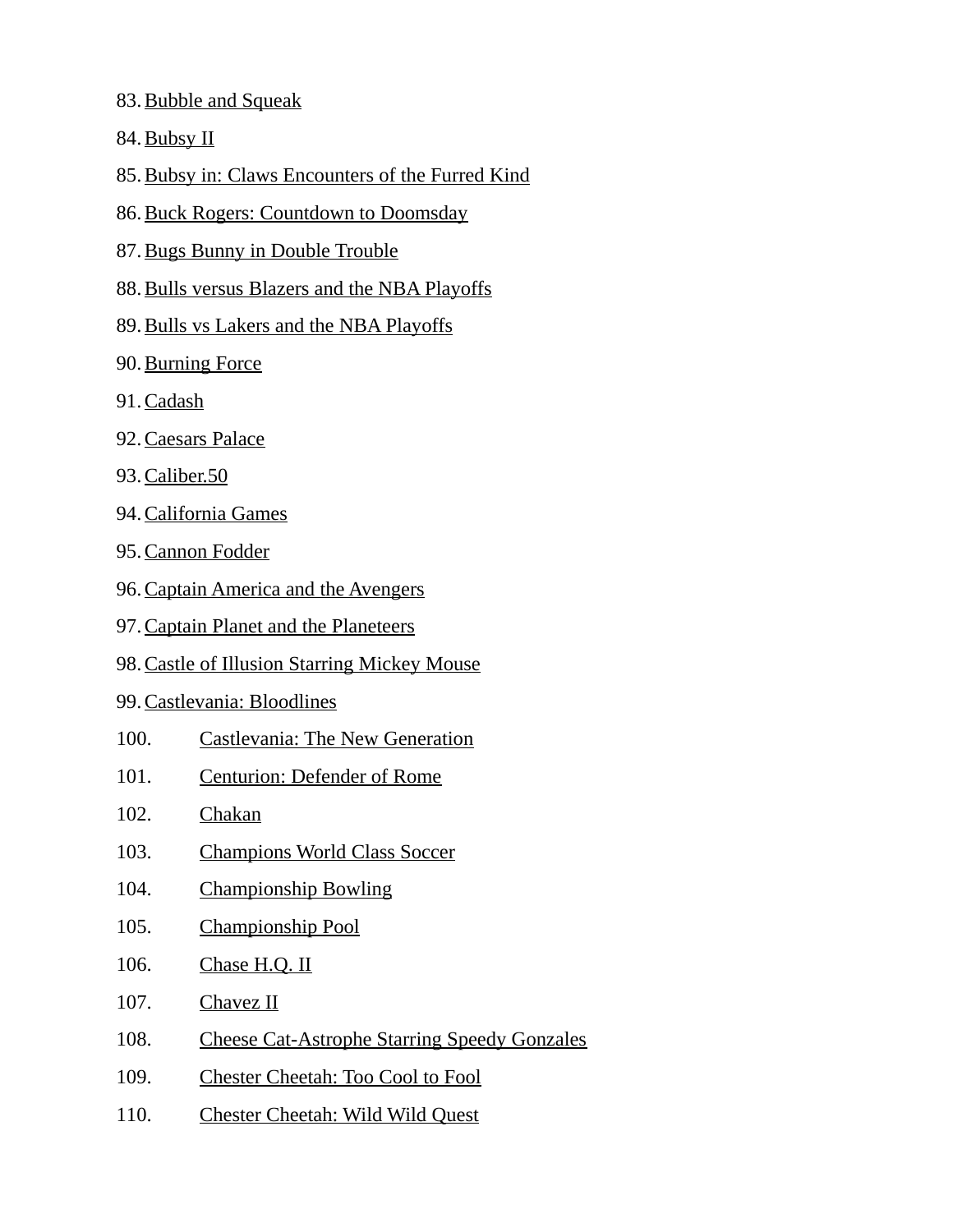111. Chi Chi's Pro Challenge Golf 112. Chiki Chiki Boys 113. Chuck Rock 114. Chuck Rock II: Son of Chuck 115. ClayFighter 116. Cliffhanger 117. Clue 118. Coach K College Basketball 119. College Football USA 96 120. College Football USA 97 121. College Football's National Championship 122. College Slam 123. Columns 124. Columns III 125. Combat Cars 126. Comix Zone 127. Contra: Hard Corps 128. Cool Spot 129. Corporation 130. Cosmic Spacehead 131. Crack Down 132. Crue Ball 133. Crusader of Centy 134. Crystal's Pony Tale 135. Curse 136. Cyber-Cop 137. Cyberball 138. Cyborg Justice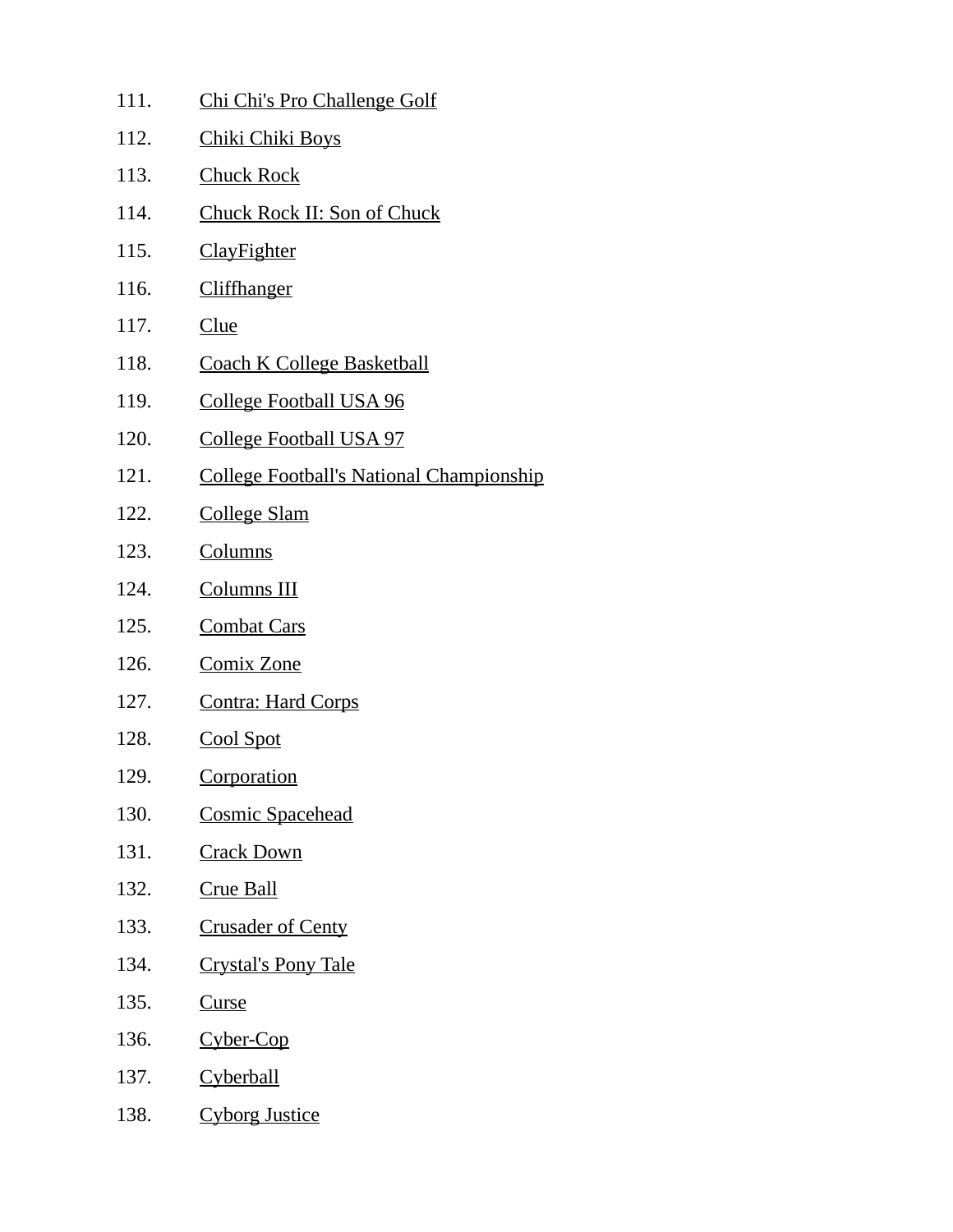| 139. | <b>DEcapAttack</b>                                               |
|------|------------------------------------------------------------------|
| 140. | DJ Boy                                                           |
| 141. | Daffy Duck in Hollywood                                          |
| 142. | Dark Castle                                                      |
| 143. | Dashin' Desperadoes                                              |
| 144. | <b>David Crane's Amazing Tennis</b>                              |
| 145. | David Robinson's Supreme Court                                   |
| 146. | Davis Cup Tennis                                                 |
| 147. | Daze Before Christmas                                            |
| 148. | Deadly Moves                                                     |
| 149. | Death Duel                                                       |
| 150. | <b>Demolition Man</b>                                            |
| 151. | <b>Desert Demolition Starring Road Runner and Wile E. Coyote</b> |
| 152. | Desert Strike: Return to the Gulf                                |
| 153. | Devil Crash MD                                                   |
| 154. | Devilish: The Next Possession                                    |
| 155. | <b>Dick Tracy</b>                                                |
| 156. | Dick Vitale's 'Awesome, Baby!' College Hoops                     |
| 157. | Dino Dini's Soccer                                               |
| 158. | Dino Land                                                        |
| 159. | Dinosaurs for Hire                                               |
| 160. | Disney Collection - Castle of Illusion & Quackshot               |
| 161. | Disney's Aladdin                                                 |
| 162. | Disney's Beauty and the Beast: Roar of the Beast                 |
| 163. | Disney's TaleSpin                                                |
| 164. | Disney/Pixar Toy Story                                           |
| 165. | Dominus                                                          |
| 166. | Donald in Maui Mallard                                           |
|      |                                                                  |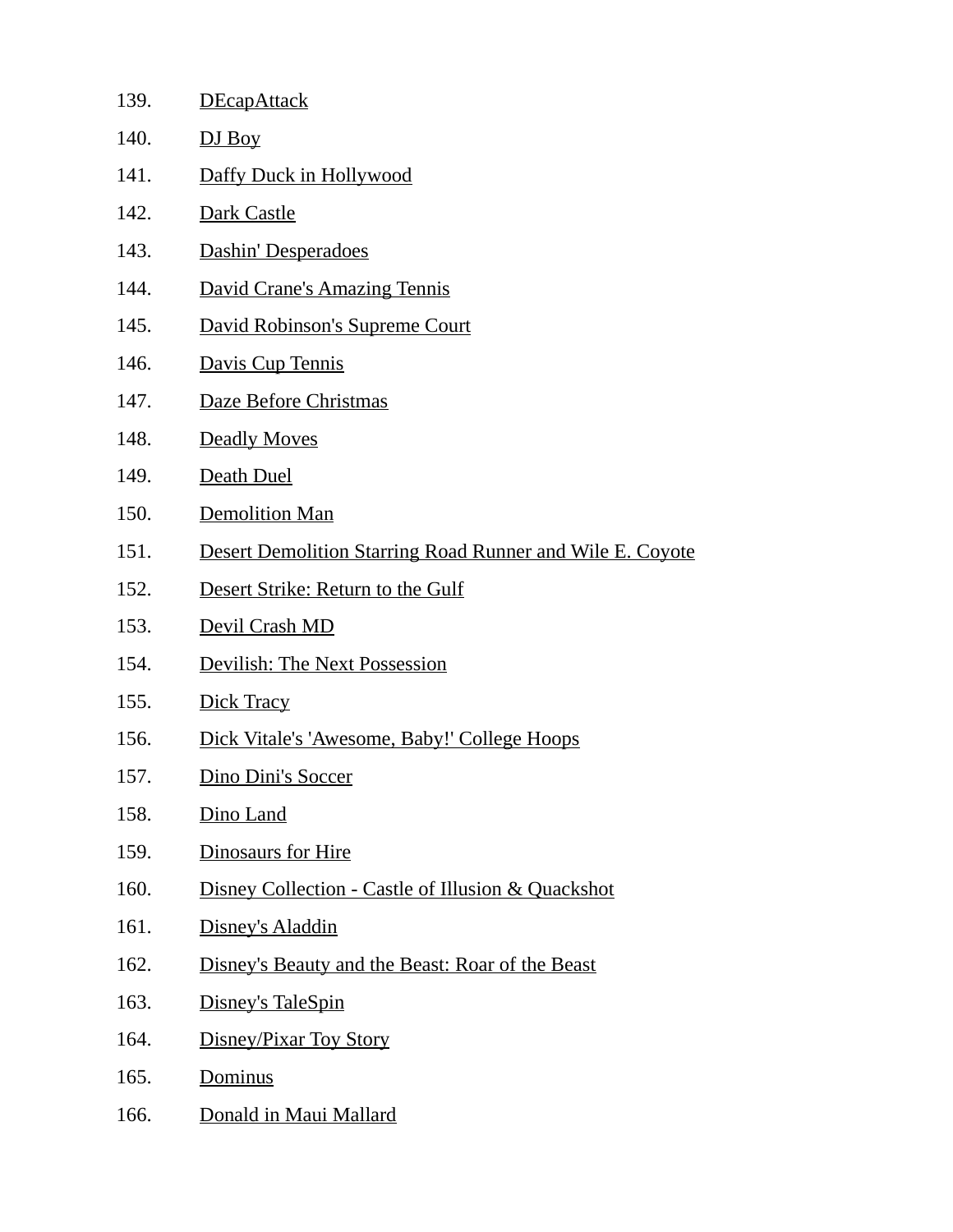167. Doom Troopers: Mutant Chronicles 168. Double Clutch 169. Double Dragon 170. Double Dragon 3: The Arcade Game 171. Double Dragon II: The Revenge 172. Double Dragon V: The Shadow Falls 173. Double Dribble: The Playoff Edition 174. Dr. Robotnik's Mean Bean Machine 175. Dragon Ball Z: L'Appel du Destin 176. Dragon's Fury 177. Dragon's Revenge 178. Dragon: The Bruce Lee Story 179. Duke Nukem 3D 180. Dune: The Battle for Arrakis 181. Dungeons & Dragons: Warriors of the Eternal Sun 182. Dynamite Duke 183. Dynamite Headdy 184. EA Hockey 185. EA Sports Double Header 186. ESPN Baseball Tonight 187. ESPN Speed World 188. ESPN Sunday Night NFL 189. ESWAT: City under Siege 190. Earnest Evans 191. Earthworm Jim 192. Earthworm Jim 2 193. Ecco Jr. 194. Ecco the Dolphin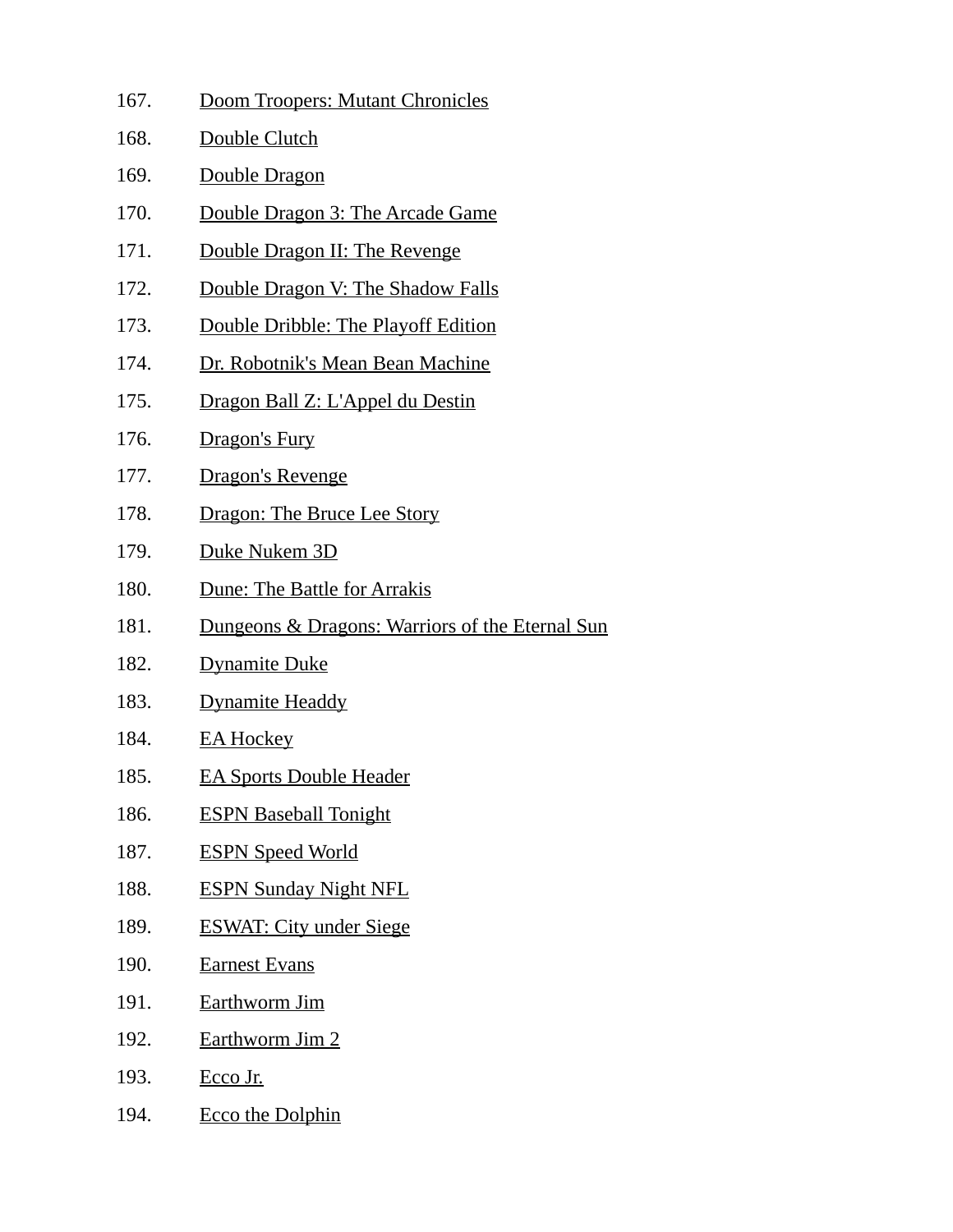| 195. | <b>Ecco: The Tides of Time</b>              |
|------|---------------------------------------------|
| 196. | El. Viento                                  |
| 197. | <b>Elemental Master</b>                     |
| 198. | <b>Eliminate Down</b>                       |
| 199. | <b>Empire of Steel</b>                      |
| 200. | <b>Eternal Champions</b>                    |
| 201. | <b>European Club Soccer</b>                 |
| 202. | <b>Evander Holyfield's Real Deal Boxing</b> |
| 203. | <b>Ex-Mutants</b>                           |
| 204. | <b>Exile</b>                                |
| 205. | <b>Exo Squad</b>                            |
| 206. | F-117 Night Storm                           |
| 207. | <b>F-117 Stealth: Operation Night Storm</b> |
| 208. | <b>F-15 Strike Eagle II</b>                 |
| 209. | F-22 Interceptor                            |
| 210. | E1                                          |
| 211. | F1 Circus MD                                |
| 212. | <b>FIFA International Soccer</b>            |
| 213. | <b>FIFA Soccer 95</b>                       |
| 214. | <b>FIFA Soccer 96</b>                       |
| 215. | <b>FIFA Soccer 97</b>                       |
| 216. | FIFA: Road to World Cup 98                  |
| 217. | <b>Family Feud</b>                          |
| 218. | Fantasia                                    |
| 219. | <b>Fantastic Dizzy</b>                      |
| 220. | <b>Fatal Fury</b>                           |
| 221. | <b>Fatal Fury 2</b>                         |
| 222. | <b>Fatal Labyrinth</b>                      |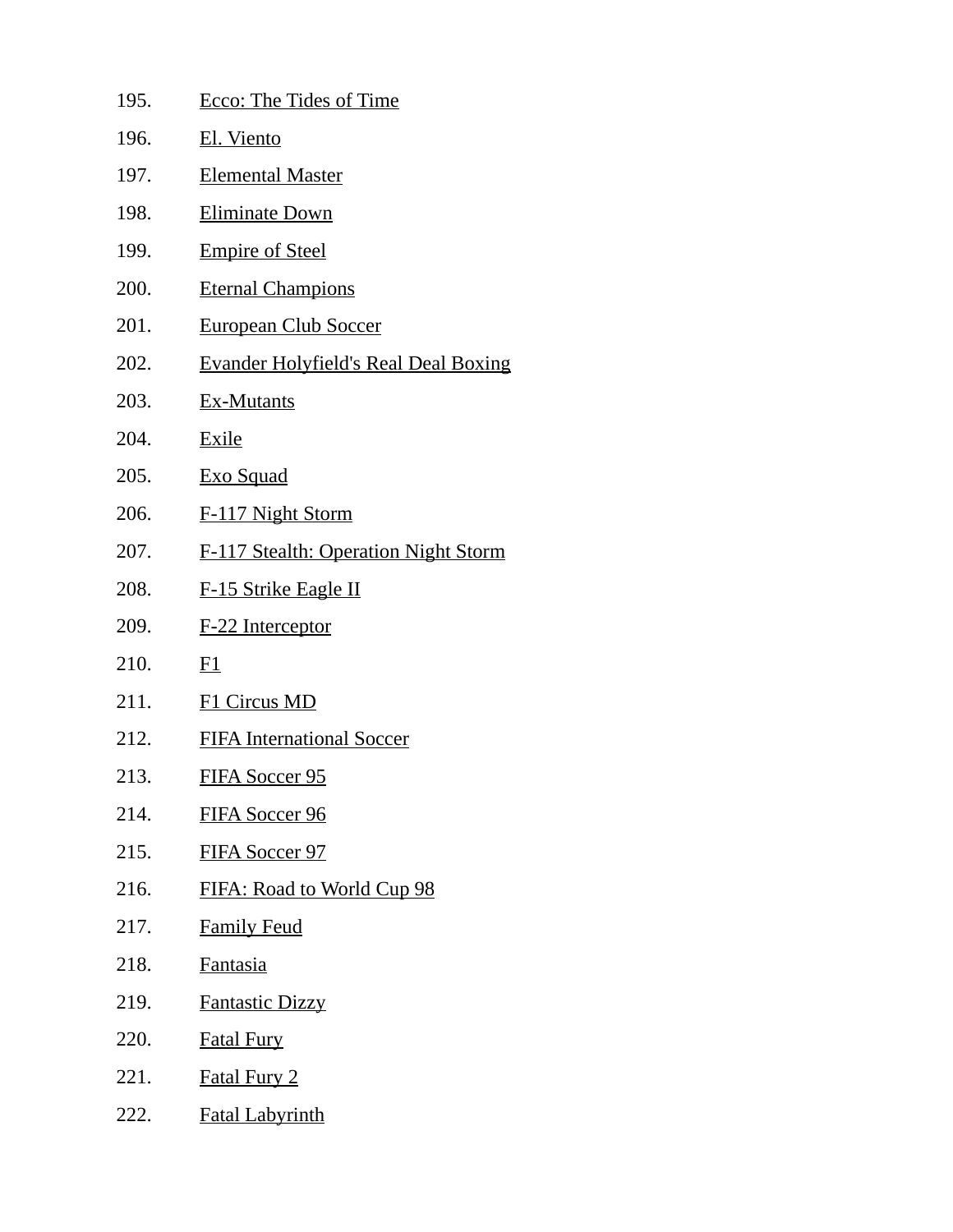| 223. | <b>Fatal Rewind</b>                                      |
|------|----------------------------------------------------------|
| 224. | <b>Ferrari Grand Prix Challenge</b>                      |
| 225. | Fido Dido                                                |
| 226. | <b>Fighting Masters</b>                                  |
| 227. | <b>Final Blow</b>                                        |
| 228. | <b>Final Zone</b>                                        |
| 229. | <b>Fire Mustang</b>                                      |
| 230. | <b>Fire Shark</b>                                        |
| 231. | Flashback: The Quest for Identity                        |
| 232. | <b>Flicky</b>                                            |
| 233. | Flink                                                    |
| 234. | <b>Forgotten Worlds</b>                                  |
| 235. | <b>Frank Thomas Big Hurt Baseball</b>                    |
| 236. | <b>Frogger</b>                                           |
| 237. | Fun 'N' Games                                            |
| 238. | <b>Fun Car Rally</b>                                     |
| 239. | <b>G-LOC: Air Battle</b>                                 |
| 240. | <b>Gadget Twins</b>                                      |
| 241. | <b>Gaiares</b>                                           |
| 242. | <b>Gain Ground</b>                                       |
| 243. | <b>Galahad</b>                                           |
| 244. | <b>Galaxy Force II</b>                                   |
| 245. | <b>Garfield: Caught in the Act</b>                       |
| 246. | Gargoyles                                                |
| 247. | <b>Garry Kitchen's Super Battletank: War in the Gulf</b> |
| 248. | <b>Gauntlet IV</b>                                       |
| 249. | Gemfire                                                  |
| 250. | <b>General Chaos</b>                                     |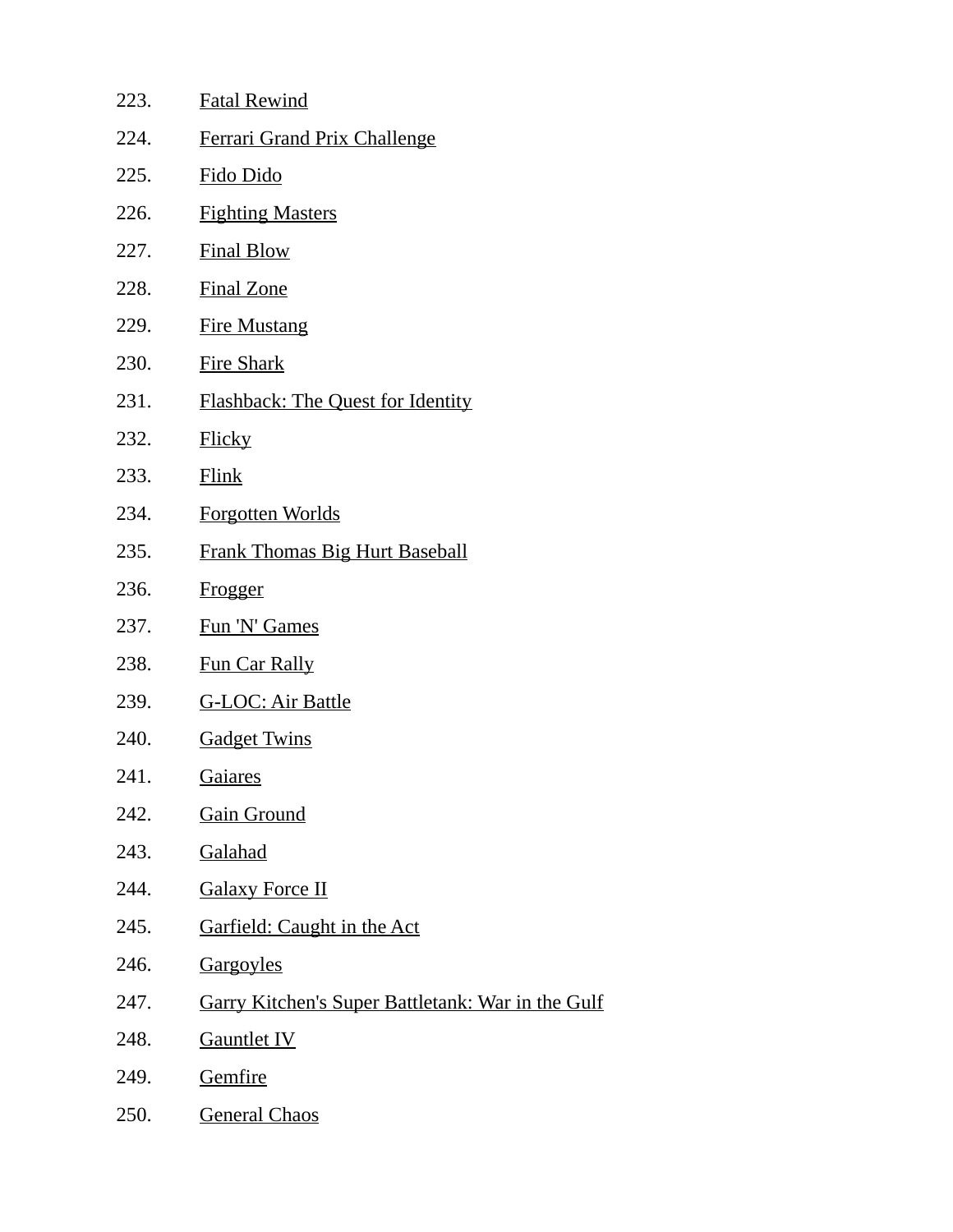251. Generations Lost 252. Genghis Khan II: Clan of the Gray Wolf 253. George Foreman's KO Boxing 254. Ghostbusters 255. Ghouls'n Ghosts 256. Gods 257. Golden Axe 258. Golden Axe II 259. Golden Axe III 260. Goofy's Hysterical History Tour 261. Granada 262. GrandSlam: The Tennis Tournament 263. Greatest Heavyweights 264. Greendog: The Beached Surfer Dude! 265. Grind Stormer 266. Growl 267. Gunship 268. Gunstar Heroes 269. Gynoug 270. Hard Drivin' 271. HardBall '94 272. HardBall '95 273. HardBall III 274. HardBall! 275. Haunting Starring Polterguy 276. Havoc 277. Head-On Soccer 278. Heavy Nova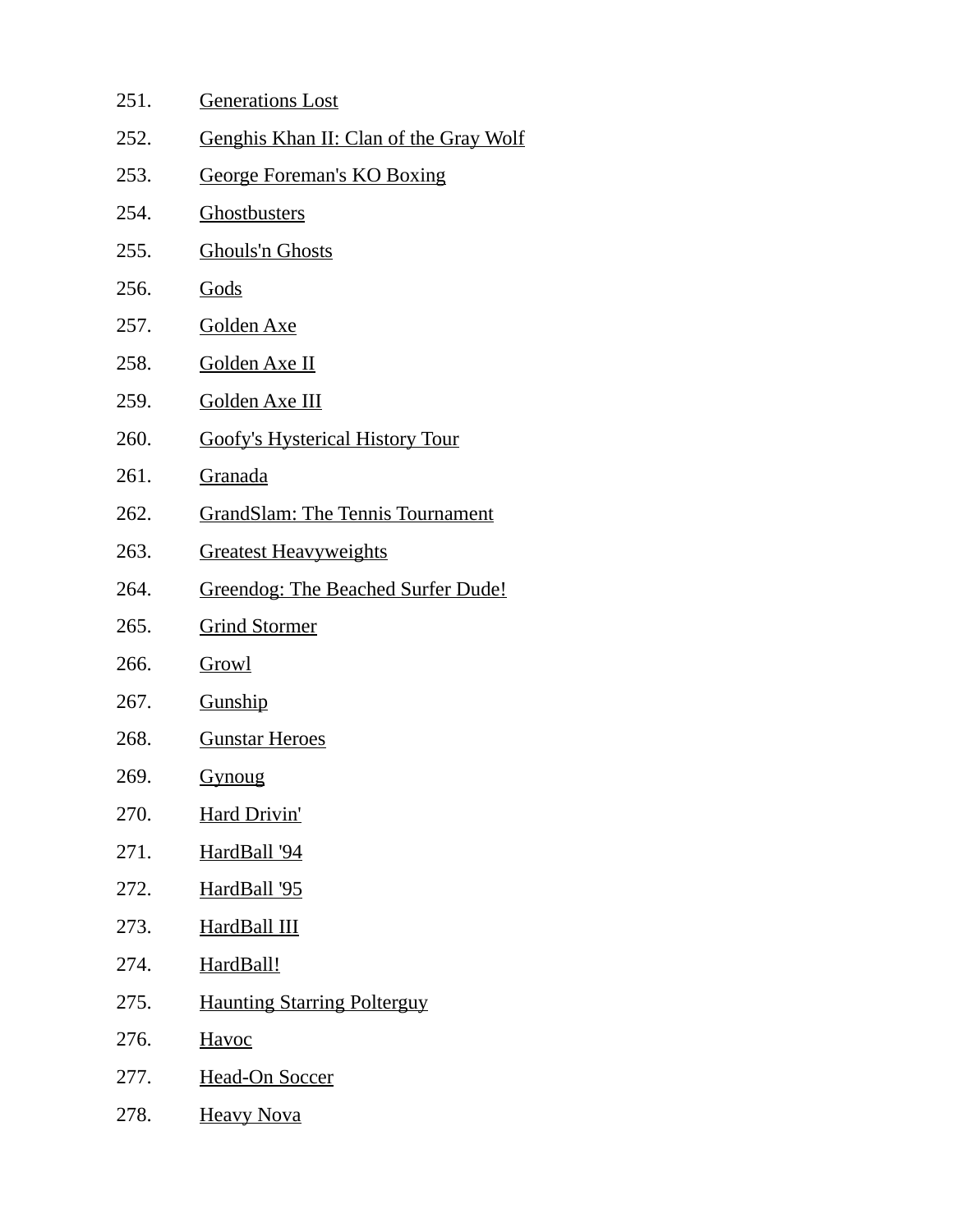| 279. | <b>Heavy Unit: Mega Drive Special</b>                    |
|------|----------------------------------------------------------|
| 280. | <b>Hellfire</b>                                          |
| 281. | <b>Hercules</b>                                          |
| 282. | <b>Herzog Zwei</b>                                       |
| 283. | <b>High Seas Havoc</b>                                   |
| 284. | <u>Hit the Ice: The Video Hockey League</u>              |
| 285. | <b>Home Alone</b>                                        |
| 286. | <u>Home Alone 2: Lost in New York</u>                    |
| 287. | Hook                                                     |
| 288. | <b>Hurricanes</b>                                        |
| 289. | <b>IMG</b> International Tour Tennis                     |
| 290. | Indiana Jones and the Last Crusade                       |
| 291. | <b>Insector X</b>                                        |
| 292. | <b>Instruments of Chaos Starring Young Indiana Jones</b> |
| 293. | <b>International Rugby</b>                               |
| 294. | <b>International Superstar Soccer Deluxe</b>             |
| 295. | <b>Ishido: The Way Of Stones</b>                         |
| 296. | It Came From The Desert                                  |
| 297. | <b>Izzy's Quest for the Olympic Rings</b>                |
| 298. | <b>Jack Nicklaus' Power Challenge Golf</b>               |
| 299. | <b>James 'Buster' Douglas Knockout Boxing</b>            |
| 300. | James Bond 007: The Duel                                 |
| 301. | James Pond 3: Operation Starfish                         |
| 302. | James Pond II: Codename Robocod                          |
| 303. | James Pond: Underwater Agent                             |
| 304. | <b>Jammit</b>                                            |
| 305. | <b>Jelly Boy</b>                                         |
| 306. | Jeopardy!                                                |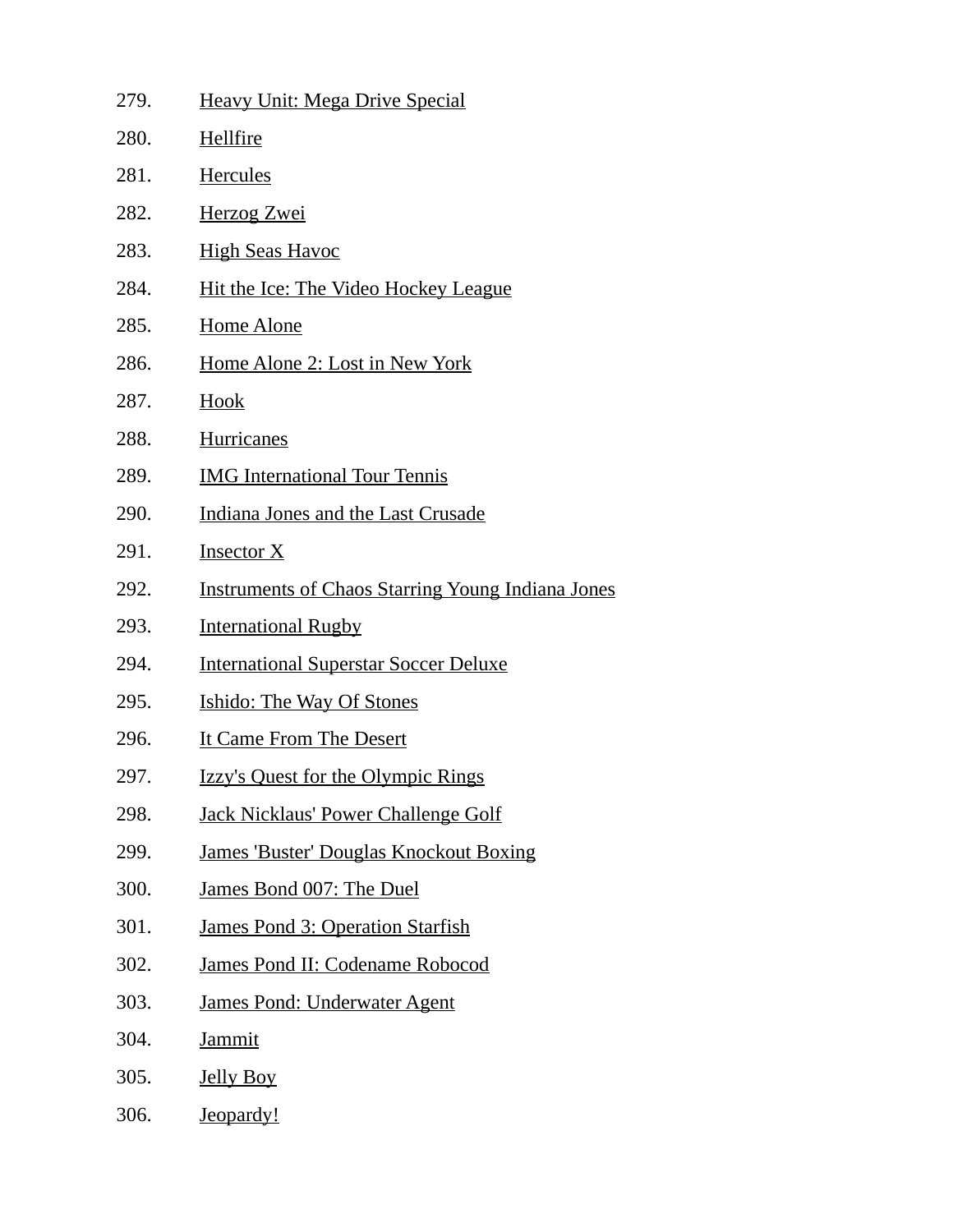| 307. | Jeopardy!: Deluxe Edition                   |
|------|---------------------------------------------|
| 308. | <b>Jeopardy!: Sports Edition</b>            |
| 309. | Jerry Glanville's Pigskin Footbrawl         |
| 310. | <b>Jewel Master</b>                         |
| 311. | <u>Jim Power: The Arcade Game</u>           |
| 312. | <b>Jimmy White's Whirlwind Snooker</b>      |
| 313. | <u>Joe &amp; Mac</u>                        |
| 314. | Joe Montana Football                        |
| 315. | Joe Montana II Sports Talk Football         |
| 316. | John Madden Football                        |
| 317. | John Madden Football '92                    |
| 318. | John Madden Football: Championship Edition  |
| 319. | Jordan vs Bird                              |
| 320. | <b>Judge Dredd</b>                          |
| 321. | <b>Junction</b>                             |
| 322. | <b>Jungle Strike</b>                        |
| 323. | <b>Jurassic Park</b>                        |
| 324. | <b>Jurassic Park: Rampage Edition</b>       |
| 325. | <b>Justice League Task Force</b>            |
| 326. | Ka-Ge-Ki: Fists of Steel                    |
| 327. | <b>Kawasaki Superbike Challenge</b>         |
| 328. | <b>Kick Off 3: European Challenge</b>       |
| 329. | <b>Kid Chameleon</b>                        |
| 330. | <u>King of the Monsters</u>                 |
| 331. | <b>King of the Monsters 2</b>               |
| 332. | <b>King's Bounty: The Conqueror's Quest</b> |
| 333. | <u>Klax</u>                                 |
| 334. | <b>Krusty's Super Fun House</b>             |
|      |                                             |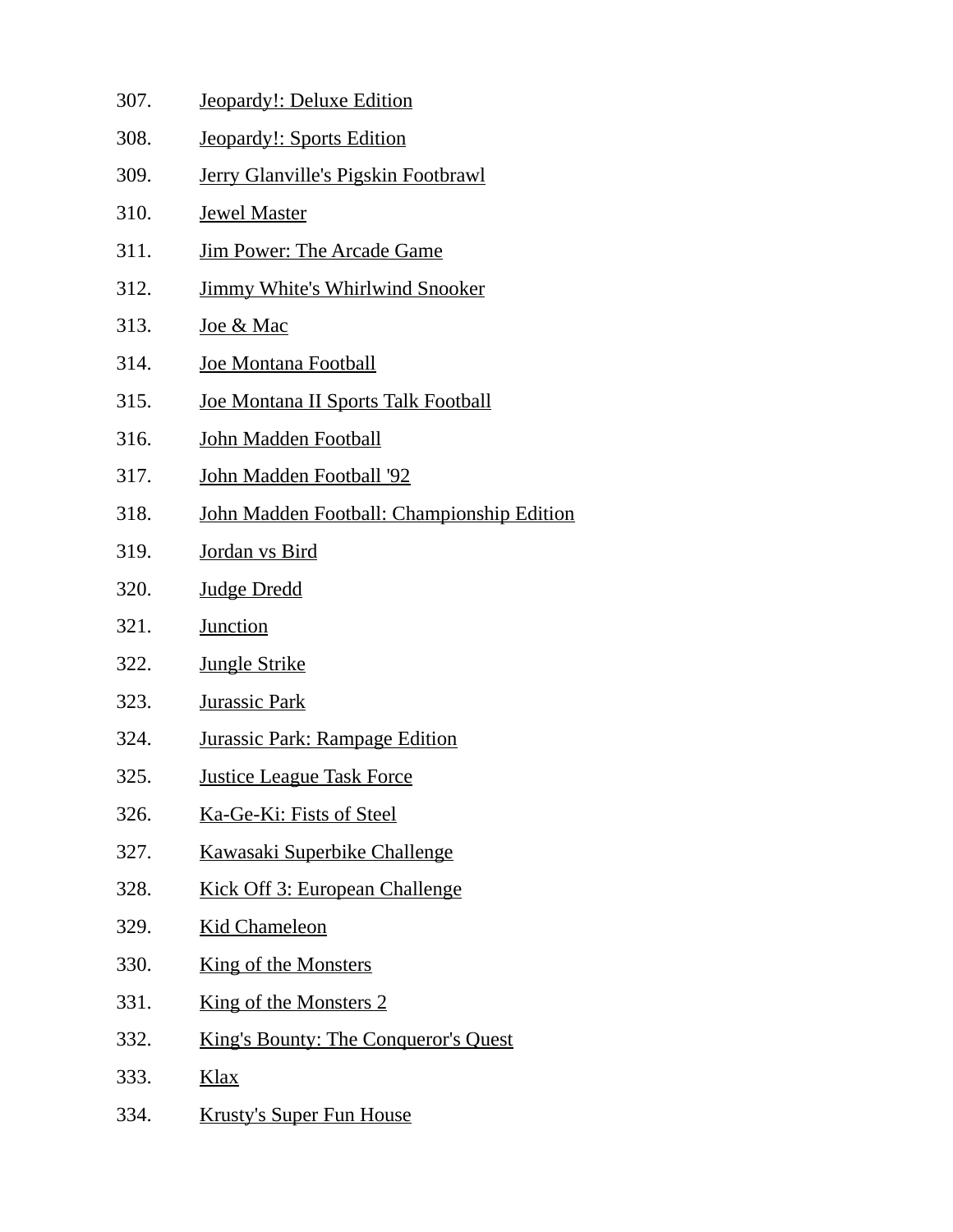| 335. | <b>LHX Attack Chopper</b>                          |
|------|----------------------------------------------------|
| 336. | La Russa Baseball 95                               |
| 337. | Lakers versus Celtics and the NBA Playoffs         |
| 338. | <b>Land Stalker</b>                                |
| 339. | Landstalker                                        |
| 340. | <b>Last Action Hero</b>                            |
| 341. | <b>Last Battle</b>                                 |
| 342. | Lemmings                                           |
| 343. | Lemmings 2: The Tribes                             |
| 344. | <b>Lethal Enforcers</b>                            |
| 345. | Lethal Enforcers II: Gunfighters                   |
| 346. | <b>Liberty or Death</b>                            |
| 347. | <b>Light Crusader</b>                              |
| 348. | <b>M-1 Abrams Battle Tank</b>                      |
| 349. | <b>MLBPA Baseball</b>                              |
| 350. | <b>MUSHA: Metallic Uniframe Super Hybrid Armor</b> |
| 351. | Madden NFL '94                                     |
| 352. | <b>Madden NFL 95</b>                               |
| 353. | <b>Madden NFL 96</b>                               |
| 354. | <u>Madden NFL 97</u>                               |
| 355. | <b>Madden NFL 98</b>                               |
| 356. | <b>Marble Madness</b>                              |
| 357. | <b>Mario Andretti Racing</b>                       |
| 358. | <b>Mario Lemieux Hockey</b>                        |
| 359. | <b>Marko</b>                                       |
| 360. | <b>Marsupilami</b>                                 |
| 361. | <b>Marvel Land</b>                                 |
| 362. | <b>Mary Shelley's Frankenstein</b>                 |
|      |                                                    |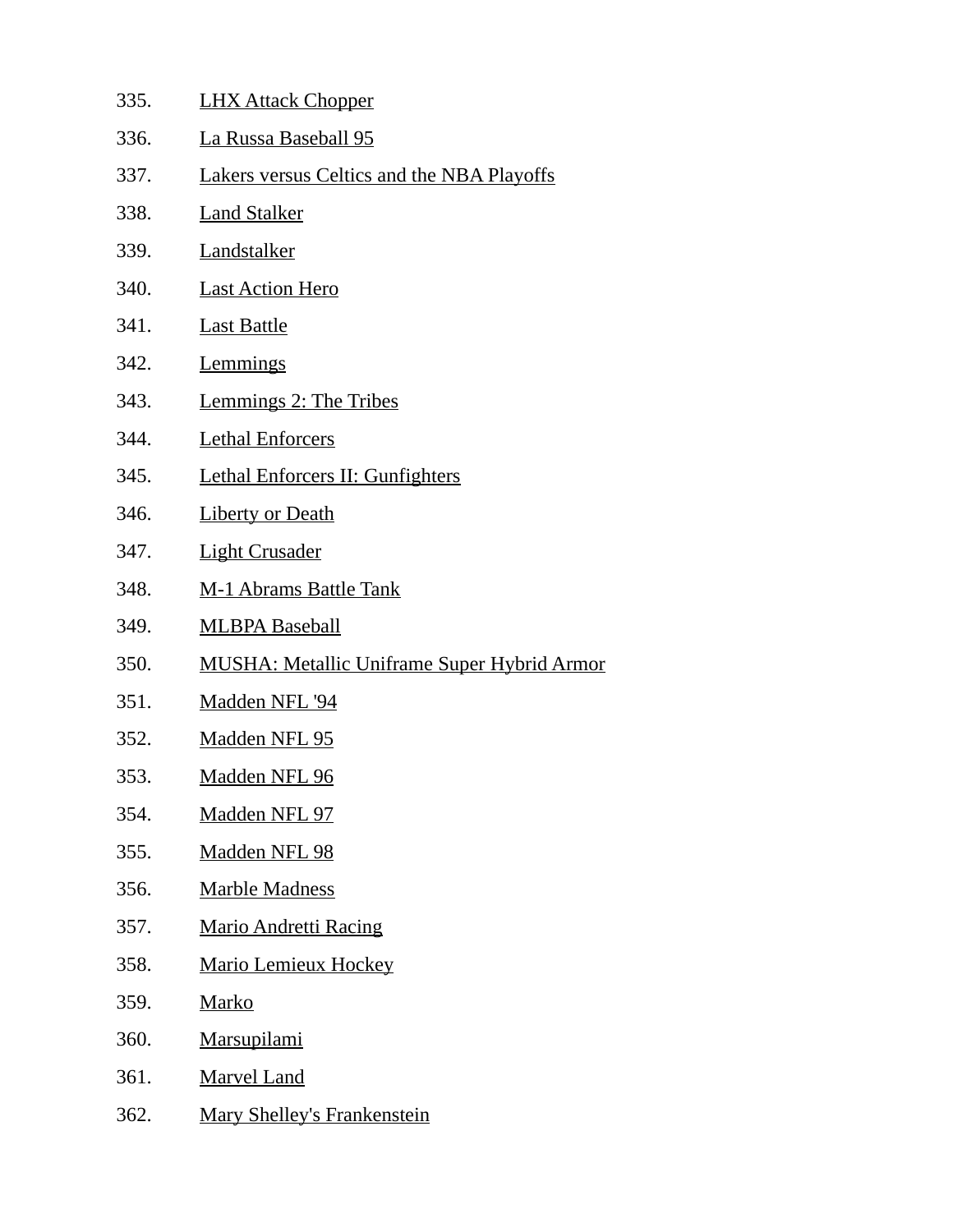| 363. | <u>Master of Weapon</u>                        |
|------|------------------------------------------------|
| 364. | Math Blaster: Episode 1                        |
| 365. | <b>Mazin Saga: Mutant Fighter</b>              |
| 366. | <b>Mazin Wars</b>                              |
| 367. | <u>McDonald's Treasure Land Adventure</u>      |
| 368. | Mega Bomberman                                 |
| 369. | Mega Man: The Wily Wars                        |
| 370. | <b>Mega SWIV</b>                               |
| 371. | <b>Mega Turrican</b>                           |
| 372. | <b>MegaTrax</b>                                |
| 373. | <b>Mercs</b>                                   |
| 374. | Michael Jackson's Moonwalker                   |
| 375. | Mick & Mack as the Global Gladiators           |
| 376. | <b>Mickey Mania</b>                            |
| 377. | <b>Mickey's Ultimate Challenge</b>             |
| 378. | <b>Micro Machines</b>                          |
| 379. | <b>Micro Machines Military - It's A Blast!</b> |
| 380. | Micro Machines Turbo Tournament 96             |
| 381. | <b>Midnight Resistance</b>                     |
| 382. | Mig-29 Fighter Pilot                           |
| 383. | Might and Magic III: Isles of Terra            |
| 384. | <b>Might and Magic: Gates to Another World</b> |
| 385. | <b>Mighty Morphin Power Rangers</b>            |
| 386. | <b>Mighty Morphin Power Rangers: The Movie</b> |
| 387. | <u>Mike Ditka Power Football</u>               |
| 388. | Minnesota Fats: Pool Legend                    |
| 389. | <b>Monopoly</b>                                |
| 390. | <b>Mortal Kombat</b>                           |
|      |                                                |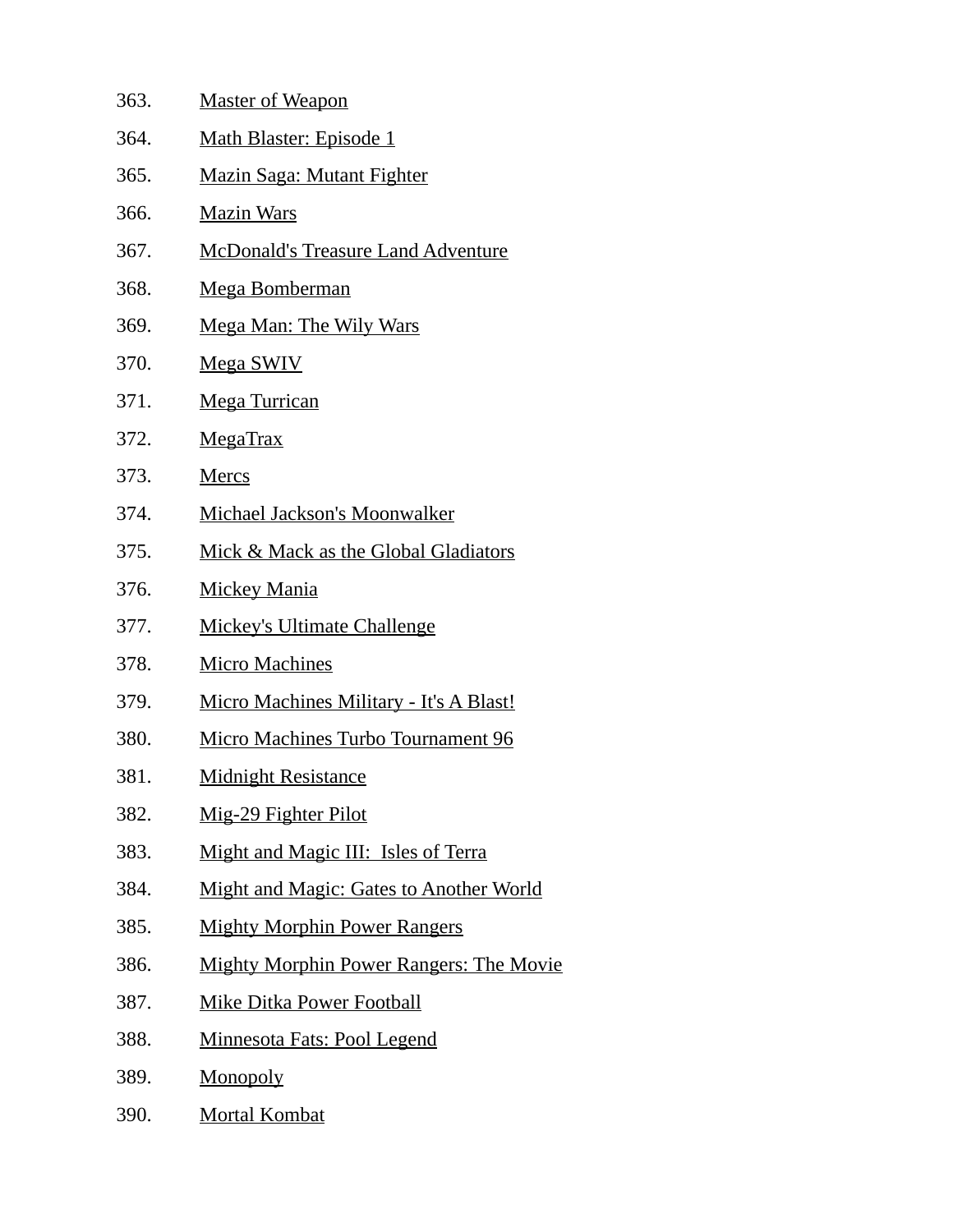| 391. | <b>Mortal Kombat 3</b>                                   |
|------|----------------------------------------------------------|
| 392. | Mortal Kombat II                                         |
| 393. | Mr. Nutz                                                 |
| 394. | Ms. Pac-Man                                              |
| 395. | Muhammad Ali Heavyweight Boxing                          |
| 396. | <b>Mutant League Football</b>                            |
| 397. | <b>Mutant League Hockey</b>                              |
| 398. | <b>Mystic Defender</b>                                   |
| 399. | <b>NBA Action '94</b>                                    |
| 400. | <b>NBA Action '95</b>                                    |
| 401. | <b>NBA Action '95 Starring David Robinson</b>            |
| 402. | <b>NBA All-Star Challenge</b>                            |
| 403. | <b>NBA Hang Time</b>                                     |
| 404. | <b>NBA Jam</b>                                           |
| 405. | <b>NBA Jam: Tournament Edition</b>                       |
| 406. | <b>NBA Live 95</b>                                       |
| 407. | <b>NBA Live 96</b>                                       |
| 408. | <b>NBA Live 97</b>                                       |
| 409. | <u>NBA Live 98</u>                                       |
| 410. | NBA Showdown '94                                         |
| 411. | <b>NCAA Final Four Basketball</b>                        |
| 412. | <b>NCAA Football</b>                                     |
| 413. | <b>NFL '95</b>                                           |
| 414. | <b>NFL 98</b>                                            |
| 415. | <b>NFL Football '94 Starring Joe Montana</b>             |
| 416. | <b>NFL Quarterback Club</b>                              |
| 417. | <b>NFL Quarterback Club 96</b>                           |
| 418. | <b>NFL Sports Talk Football '93 Starring Joe Montana</b> |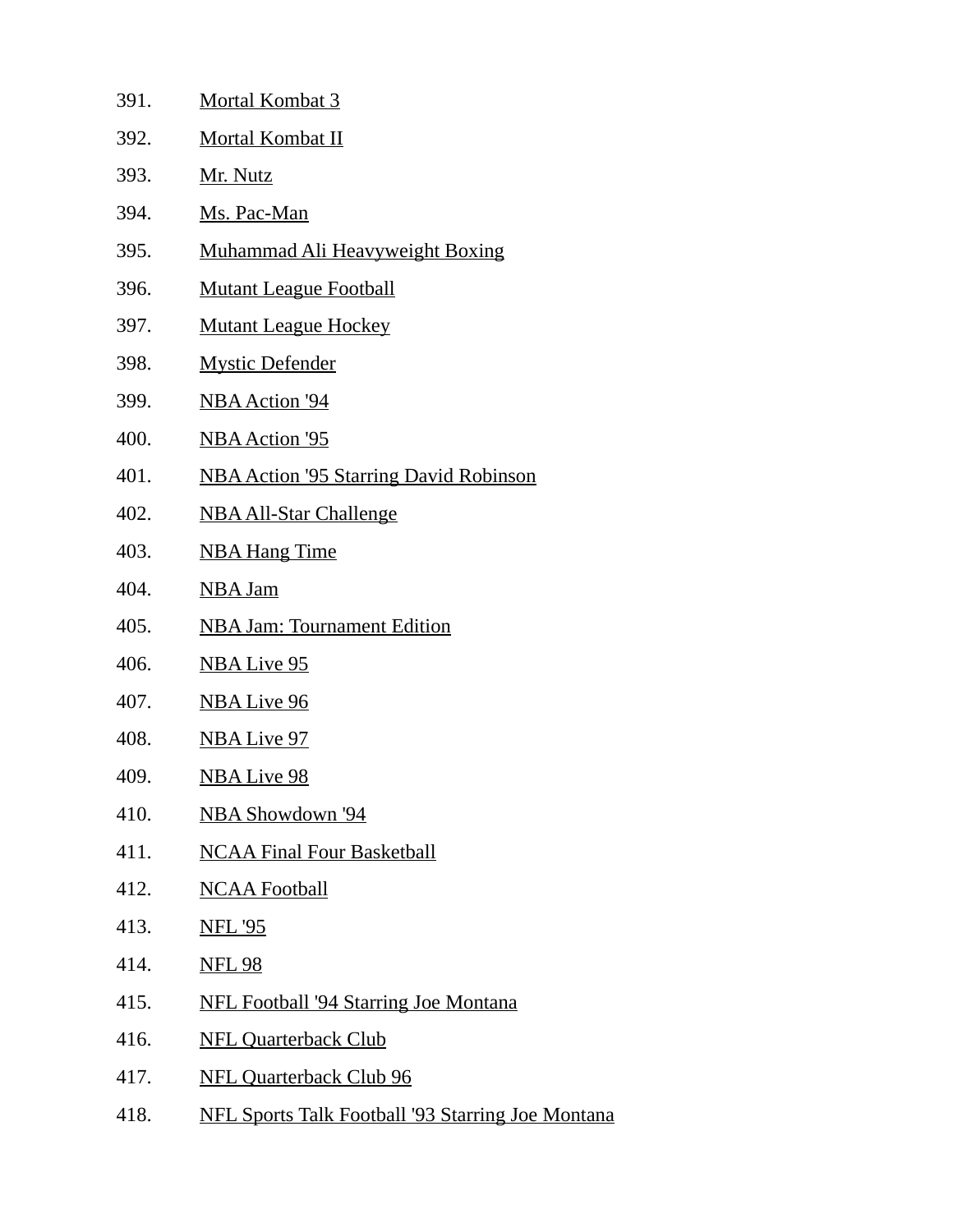| 419. | <b>NHL '94</b>                                          |
|------|---------------------------------------------------------|
| 420. | <b>NHL 95</b>                                           |
| 421. | <u>NHL 96</u>                                           |
| 422. | <u>NHL 97</u>                                           |
| 423. | <u>NHL 98</u>                                           |
| 424. | <b>NHL All-Star Hockey '95</b>                          |
| 425. | <b>NHL Hockey</b>                                       |
| 426. | <b>NHLPA Hockey '93</b>                                 |
| 427. | <b>New Horizons</b>                                     |
| 428. | <b>Newman Haas Indy Car Featuring Nigel Mansell</b>     |
| 429. | <b>Nigel Mansell's World Championship Racing</b>        |
| 430. | No Escape                                               |
| 431. | <b>Nobunaga's Ambition</b>                              |
| 432. | Normy's Beach Babe-O-Rama                               |
| 433. | <u> Olympic Gold: Barcelona '92</u>                     |
| 434. | <b>Olympic Summer Games</b>                             |
| 435. | <u><b>Operation Europe: Path to Victory 1939-45</b></u> |
| 436. | Out of this World                                       |
| 437. | <b>OutRun</b>                                           |
| 438. | OutRun 2019                                             |
| 439. | <b>OutRunners</b>                                       |
| 440. | Outlander                                               |
| 441. | P.T.O.: Pacific Theater of Operations                   |
| 442. | <b>PGA European Tour</b>                                |
| 443. | PGA Tour 96                                             |
| 444. | <b>PGA Tour Golf</b>                                    |
| 445. | <b>PGA Tour Golf II</b>                                 |
| 446. | <b>PGA Tour Golf III</b>                                |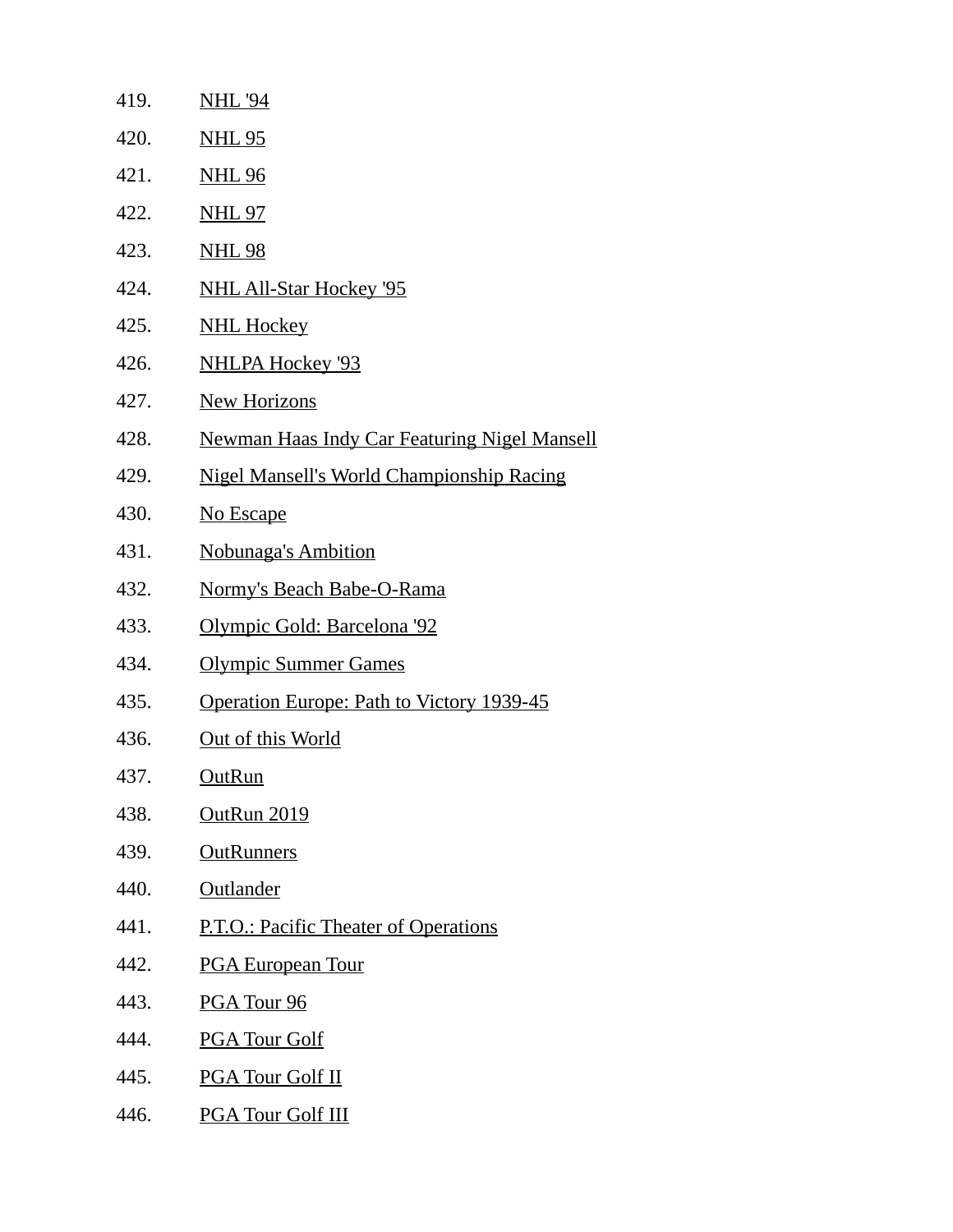| 447. | <b>Pac-Attack</b>                             |
|------|-----------------------------------------------|
| 448. | Pac-Man 2: The New Adventures                 |
| 449. | Pac-Mania                                     |
| 450. | <u>Paperboy</u>                               |
| 451. | Paperboy 2                                    |
| 452. | <b>Pat Riley Basketball</b>                   |
| 453. | Pebble Beach Golf Links                       |
| 454. | Pele II: World Tournament Soccer              |
| 455. | Pele!                                         |
| 456. | <u>Pepenga Pengo</u>                          |
| 457. | <b>Phantasy Star II</b>                       |
| 458. | <b>Phantasy Star III: Generations of Doom</b> |
| 459. | <b>Phantasy Star IV</b>                       |
| 460. | <b>Phelios</b>                                |
| 461. | <b>Pink Goes to Hollywood</b>                 |
| 462. | Pinocchio                                     |
| 463. | Pirates! Gold                                 |
| 464. | <u>Pit-Fighter</u>                            |
| 465. | <b>Pitfall: The Mayan Adventure</b>           |
| 466. | Pocahontas                                    |
| 467. | <u>Populous</u>                               |
| 468. | <b>Power Drive</b>                            |
| 469. | <b>Powerball</b>                              |
| 470. | Predator 2                                    |
| 471. | <b>Premier Manager</b>                        |
| 472. | <u>Premier Manager 97</u>                     |
| 473. | <b>Prime Time NFL Starring Deion Sanders</b>  |
| 474. | <b>Prince of Persia</b>                       |
|      |                                               |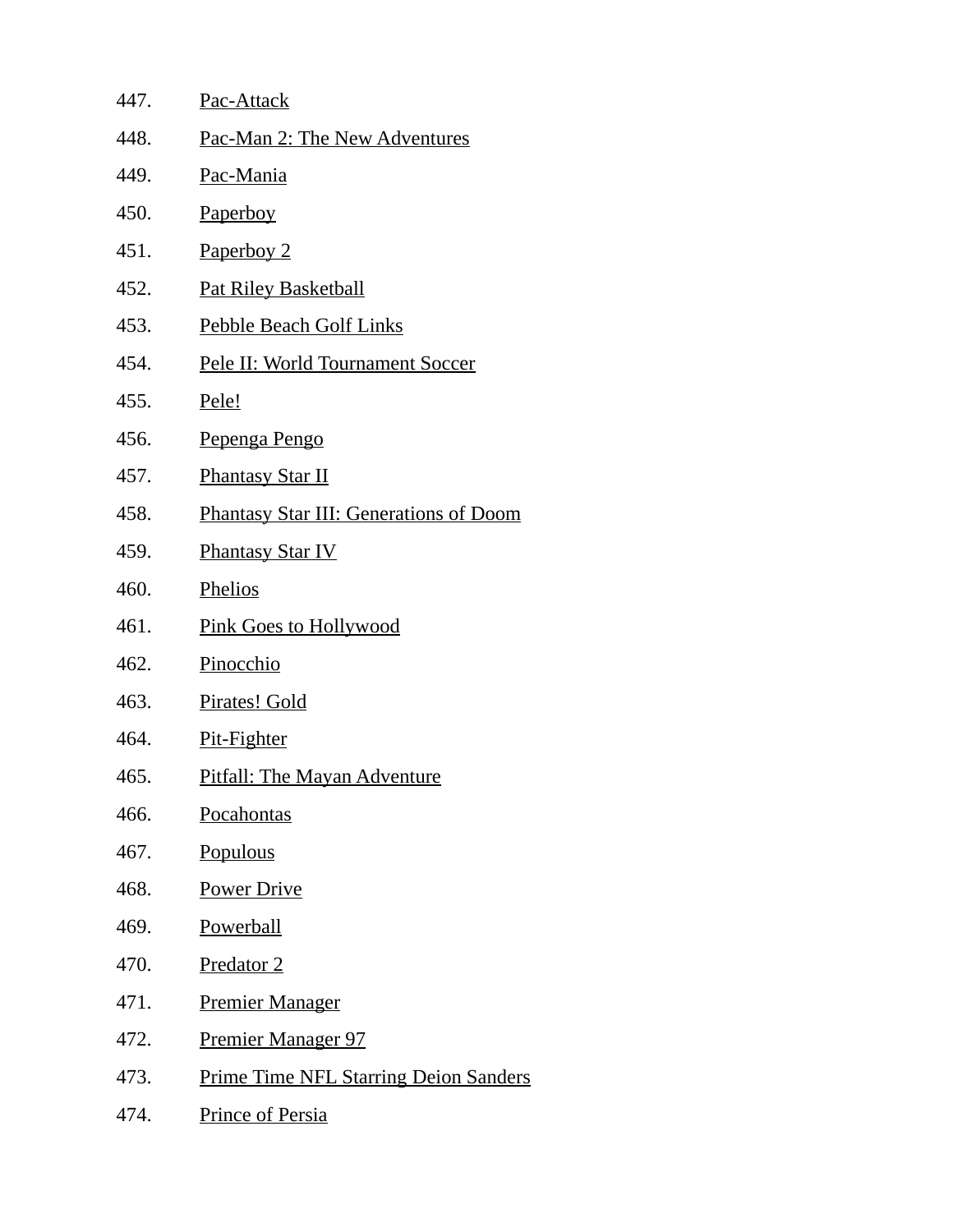| 475. | Pro Quarterback                       |
|------|---------------------------------------|
| 476. | <b>Probotector</b>                    |
| 477. | <b>Psycho Pinball</b>                 |
| 478. | <u>Puggsy</u>                         |
| 479. | <b>Putter Golf</b>                    |
| 480. | <b>QuackShot Starring Donald Duck</b> |
| 481. | <u>R.B.I. Baseball '93</u>            |
| 482. | <u>R.B.I. Baseball '94</u>            |
| 483. | <b>Race Drivin'</b>                   |
| 484. | <b>Radical Rex</b>                    |
| 485. | Raiden Trad                           |
| 486. | Rambo III                             |
| 487. | Rampart                               |
| 488. | Ranger X                              |
| 489. | <u>Rastan Saga II</u>                 |
| 490. | <b>Red Zone</b>                       |
| 491. | <b>Revolution X</b>                   |
| 492. | <u>Richard Scarry's Busytown</u>      |
| 493. | <u>Rings of Power</u>                 |
| 494. | <b>Rise of the Robots</b>             |
| 495. | <b>Risk</b>                           |
| 496. | <u>Risky Woods</u>                    |
| 497. | <b>Ristar</b>                         |
| 498. | <u>Road Rash</u>                      |
| 499. | <u>Road Rash 3</u>                    |
| 500. | <u>Road Rash II</u>                   |
| 501. | <b>RoadBlasters</b>                   |
| 502. | RoboCop 3                             |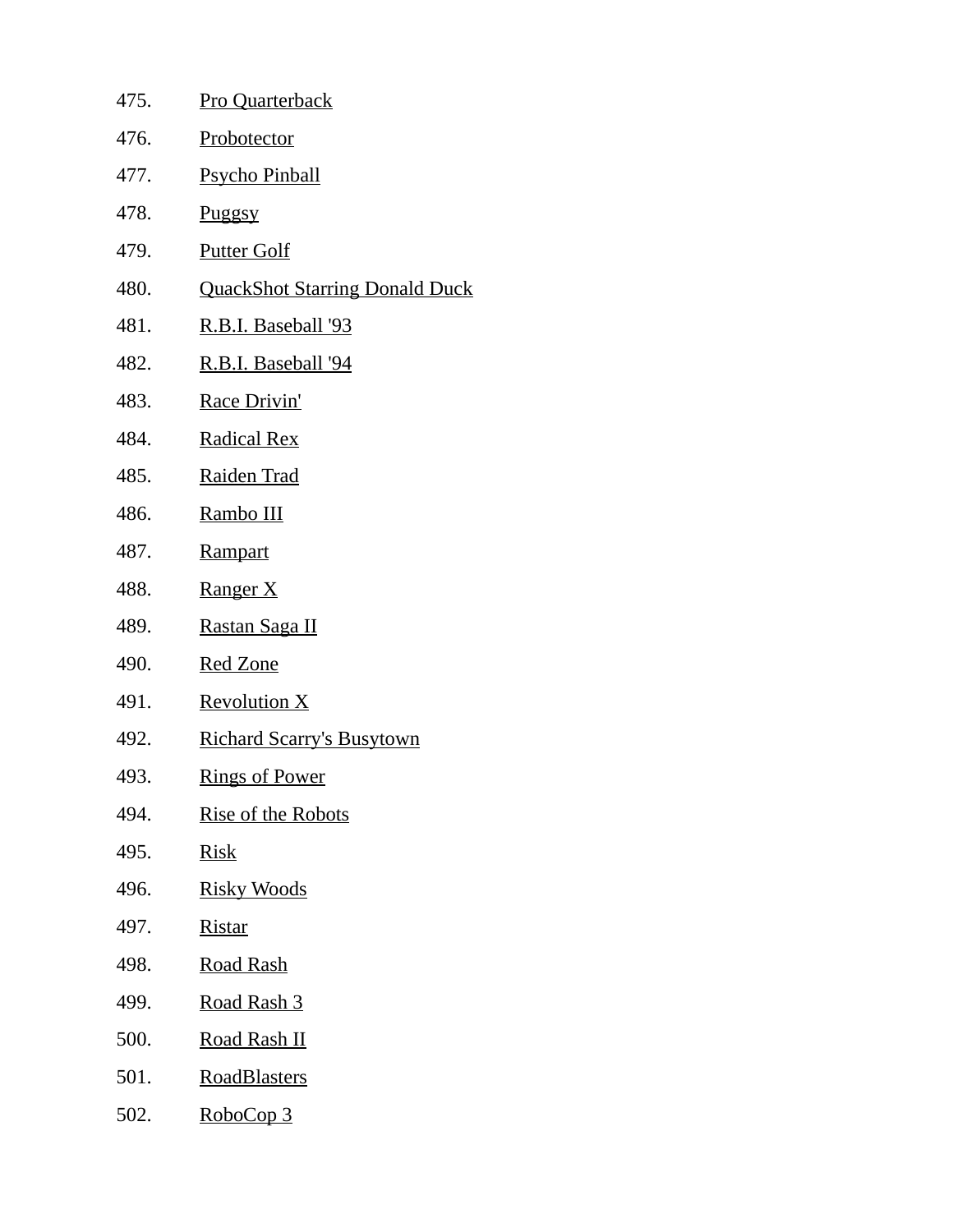- 503. RoboCop versus The Terminator
- 504. Rock n' Roll Racing
- 505. Rocket Knight Adventures
- 506. Rockman: Mega World
- 507. Roger Clemens' MVP Baseball
- 508. Rolling Thunder 2
- 509. Rolling Thunder 3
- 510. Rolo to the Rescue
- 511. Romance of the Three Kingdoms II
- 512. Romance of the Three Kingdoms III: Dragon of Destiny
- 513. Rugby World Cup 95
- 514. S.S. Lucifer: Man Overboard!
- 515. Sagaia
- 516. Saint Sword
- 517. Sampras Tennis 96
- 518. Samurai Shodown
- 519. Samurai Spirits
- 520. Saturday Night Slam Masters
- 521. Scooby-Doo Mystery
- 522. Scrabble
- 523. SeaQuest DSV
- 524. Second Samurai
- 525. Sensible Soccer
- 526. Sensible Soccer: International Edition
- 527. Shadow Dancer: The Secret of Shinobi
- 528. Shadow of the Beast
- 529. Shadow of the Beast II
- 530. Shadowrun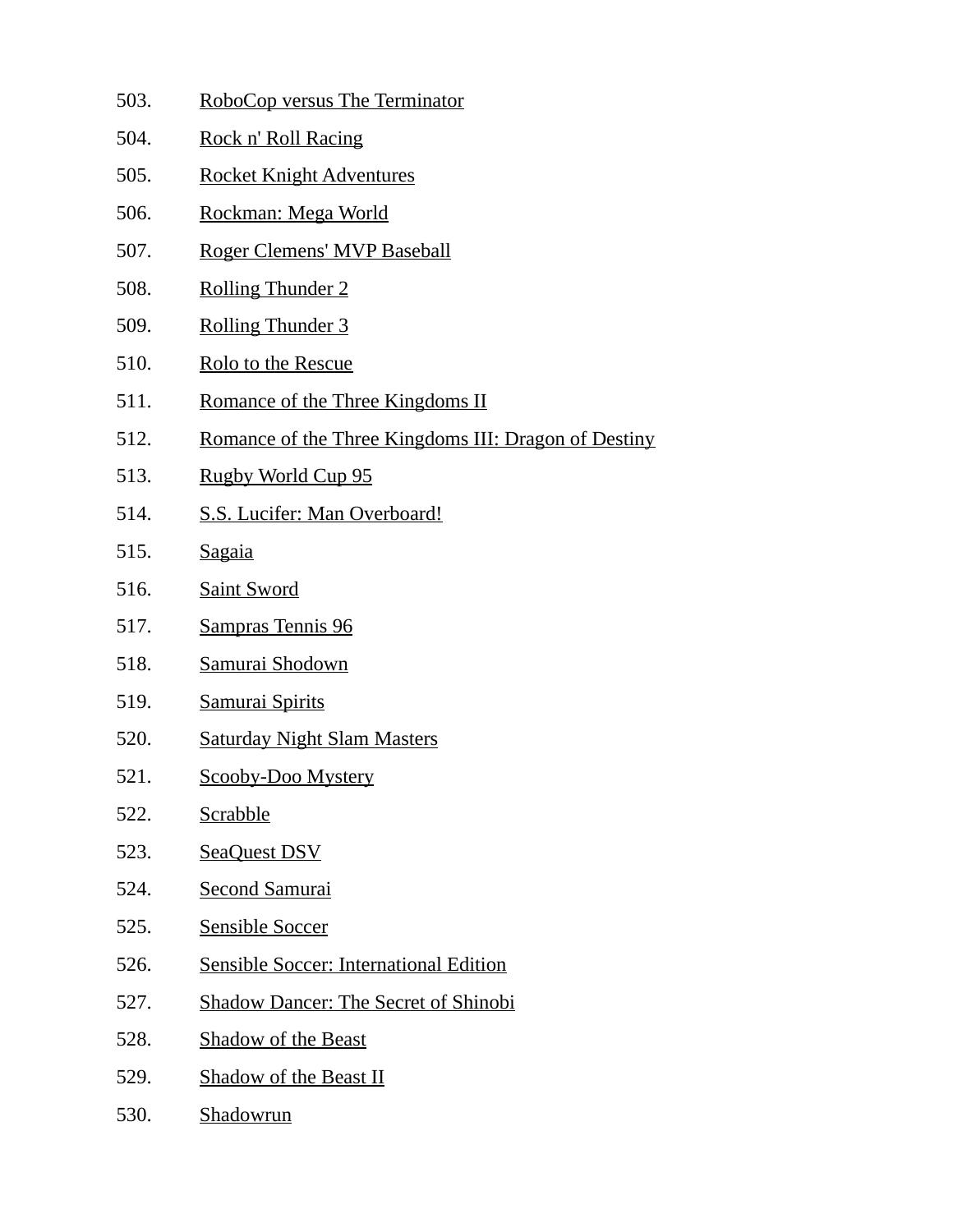| 531. | <b>Shane Warne Cricket</b>                          |
|------|-----------------------------------------------------|
| 532. | <b>Shanghai II: Dragon's Eye</b>                    |
| 533. | Shaq-Fu                                             |
| 534. | <b>Shining Force</b>                                |
| 535. | <b>Shining Force II</b>                             |
| 536. | <b>Shining in the Darkness</b>                      |
| 537. | Shinobi III: Return of the Ninja Master             |
| 538. | <b>Shove It!  The Warehouse Game</b>                |
| 539. | Show do Milhao                                      |
| 540. | <b>Side Pocket</b>                                  |
| 541. | <b>Skeleton Krew</b>                                |
| 542. | Skitchin'                                           |
| 543. | <b>Slap Fight MD</b>                                |
| 544. | <b>Slaughter Sport</b>                              |
| 545. | <b>Snake Rattle n Roll</b>                          |
| 546. | <b>Snow Bros. - Nick &amp; Tom</b>                  |
| 547. | <b>Socket</b>                                       |
| 548. | Sol-Deace                                           |
| 549. | Soldiers of fortune                                 |
| 550. | Sonic & Knuckles                                    |
| 551. | <u> Sonic &amp; Knuckles + Sonic the Hedgehog 2</u> |
| 552. | <u> Sonic &amp; Knuckles + Sonic the Hedgehog 3</u> |
| 553. | <b>Sonic Classics</b>                               |
| 554. | <b>Sonic Spinball</b>                               |
| 555. | Sonic and Knuckles & Sonic 1 (Balls)                |
| 556. | <b>Sonic the Hedgehog</b>                           |
| 557. | Sonic the Hedgehog 2                                |
| 558. | Sonic the Hedgehog 3                                |
|      |                                                     |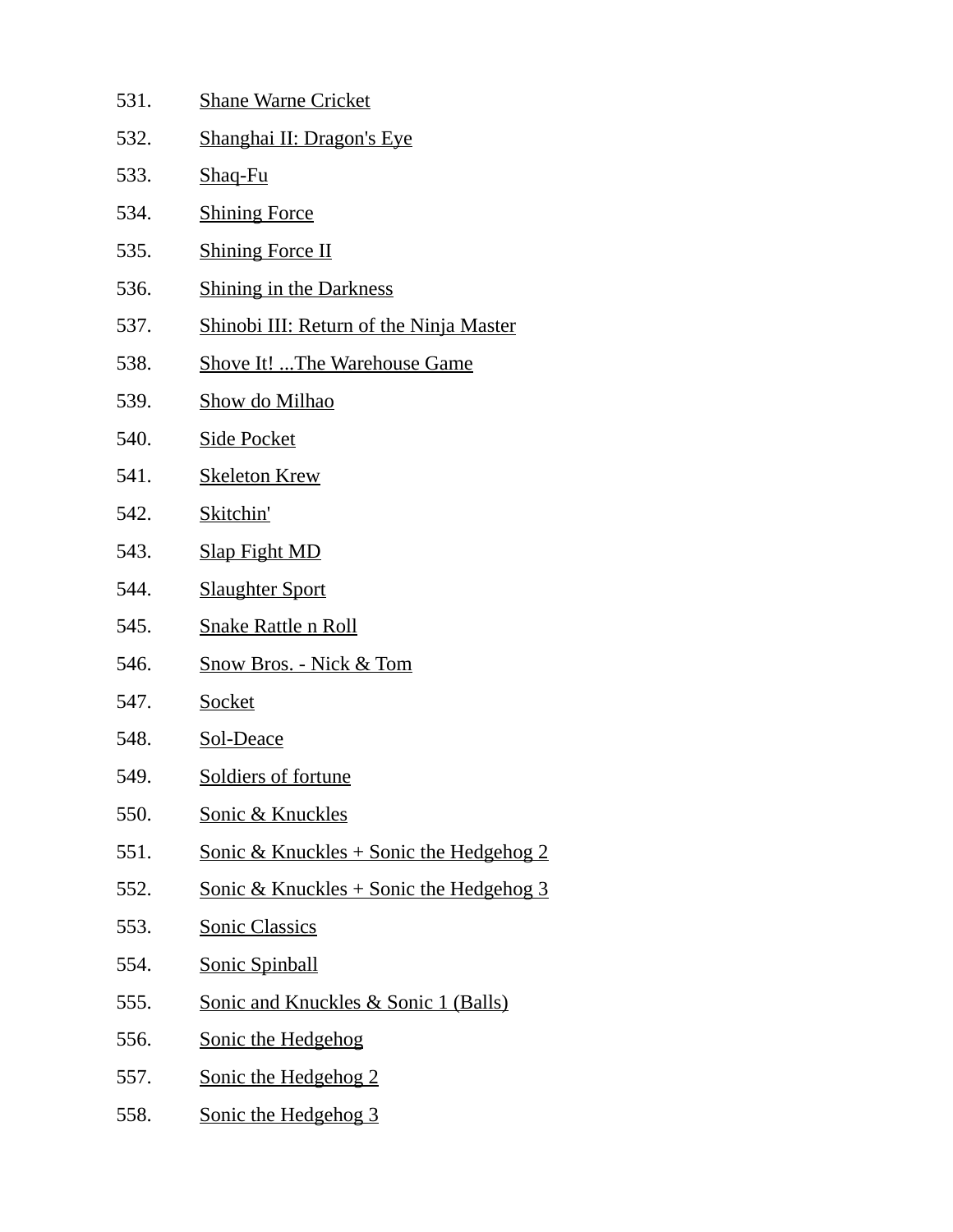| 559. | Sorcerer's Kingdom                                          |
|------|-------------------------------------------------------------|
| 560. | <b>Space Harrier II</b>                                     |
| 561. | <b>Space Invaders '91</b>                                   |
| 562. | <b>Space Invaders 90</b>                                    |
| 563. | <b>Sparkster</b>                                            |
| 564. | Speedball 2: Brutal Deluxe                                  |
| 565. | Spider-Man. Venom: Maximum Carnage                          |
| 566. | <b>Spider-Man Animated Series</b>                           |
| 567. | Spider-Man and the X-Men in Arcade's Revenge                |
| 568. | <b>Spirou</b>                                               |
| 569. | Splatterhouse 2                                             |
| 570. | Splatterhouse 3                                             |
| 571. | <b>Sports Talk Baseball</b>                                 |
| 572. | <b>Spot Goes To Hollywood</b>                               |
| 573. | <b>Star Control</b>                                         |
| 574. | <b>Star Trek: Deep Space Nine - Crossroads of Time</b>      |
| 575. | <b>Star Trek: The Next Generation: Echoes from the Past</b> |
| 576. | <b>Starflight</b>                                           |
| 577. | <b>Stargate</b>                                             |
| 578. | <b>Steel Empire</b>                                         |
| 579. | <b>Steel Talons</b>                                         |
| 580. | <b>Stormlord</b>                                            |
| 581. | <b>Street Fighter II: Special Champion Edition</b>          |
| 582. | <b>Street Racer</b>                                         |
| 583. | <b>Streets of Rage</b>                                      |
| 584. | <b>Streets of Rage 2</b>                                    |
| 585. | <b>Streets of Rage 3</b>                                    |
| 586. | <b>Strider</b>                                              |
|      |                                                             |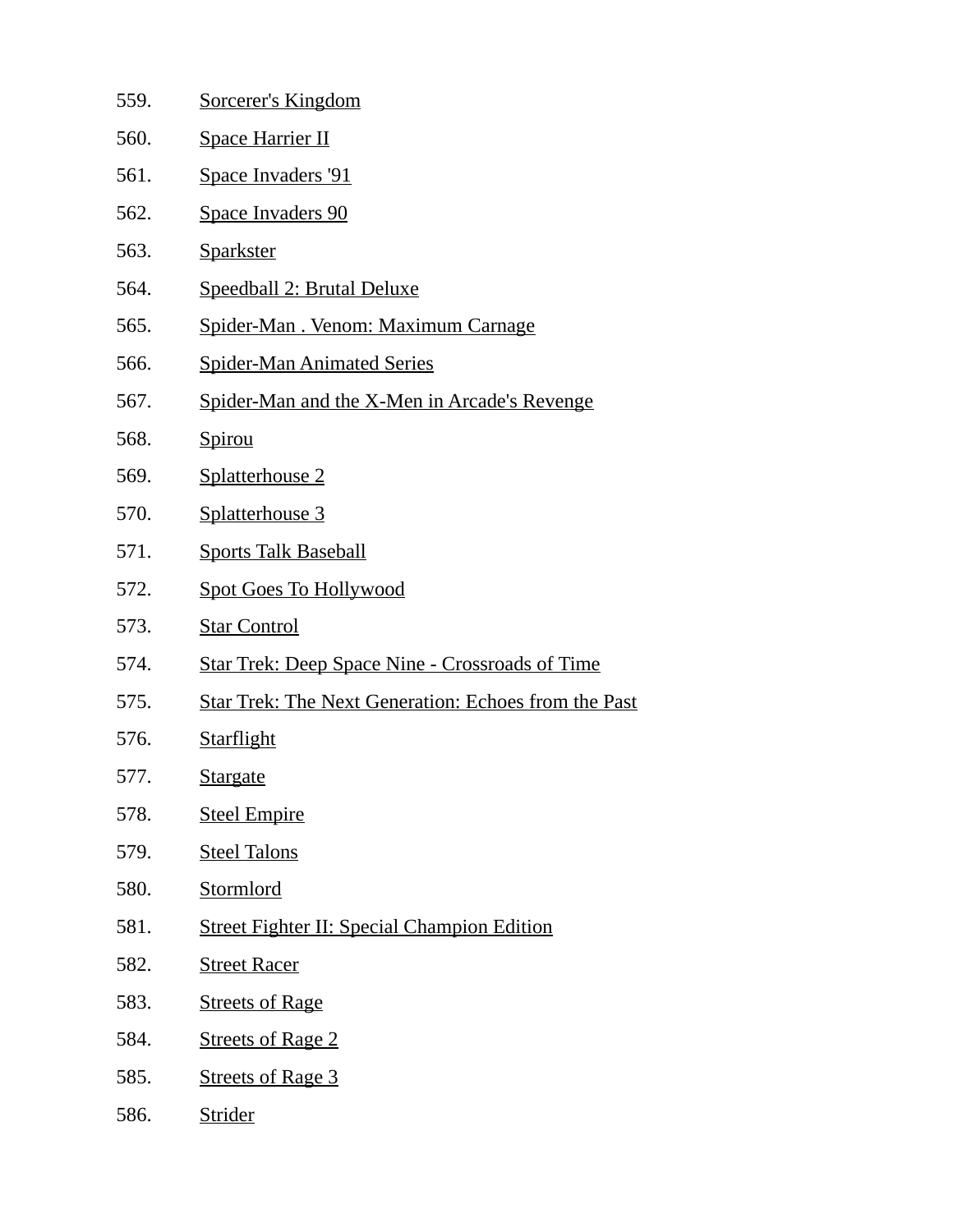| 587. | <b>Strider II</b>                                   |
|------|-----------------------------------------------------|
| 588. | Sub-Terrania                                        |
| 589. | <b>Summer Challenge</b>                             |
| 590. | <b>Sunset Riders</b>                                |
| 591. | <b>Super Airwolf</b>                                |
| 592. | <b>Super Baseball 2020</b>                          |
| 593. | <b>Super Battleship</b>                             |
| 594. | <b>Super Fantasy Zone</b>                           |
| 595. | Super H.Q.                                          |
| 596. | <b>Super Hang-On</b>                                |
| 597. | <b>Super High Impact</b>                            |
| 598. | Super Hydlide                                       |
| 599. | <b>Super Kick Off</b>                               |
| 600. | <b>Super League</b>                                 |
| 601. | <b>Super Monaco GP</b>                              |
| 602. | <b>Super Off Road</b>                               |
| 603. | <b>Super Real Basketball (Mega Drive)</b>           |
| 604. | Super Skidmarks                                     |
| 605. | <u>Super Smash T.V.</u>                             |
| 606. | <b>Super Street Fighter II: The New Challengers</b> |
| 607. | <b>Super Thunder Blade</b>                          |
| 608. | <b>Super Volley Ball</b>                            |
| 609. | <b>Superman</b>                                     |
| 610. | <b>Sword of Sodan</b>                               |
| 611. | <b>Sword of Vermilion</b>                           |
| 612. | <b>Syd of Valis</b>                                 |
| 613. | <b>Sylvester and Tweety in Cagey Capers</b>         |
| 614. | <b>Syndicate</b>                                    |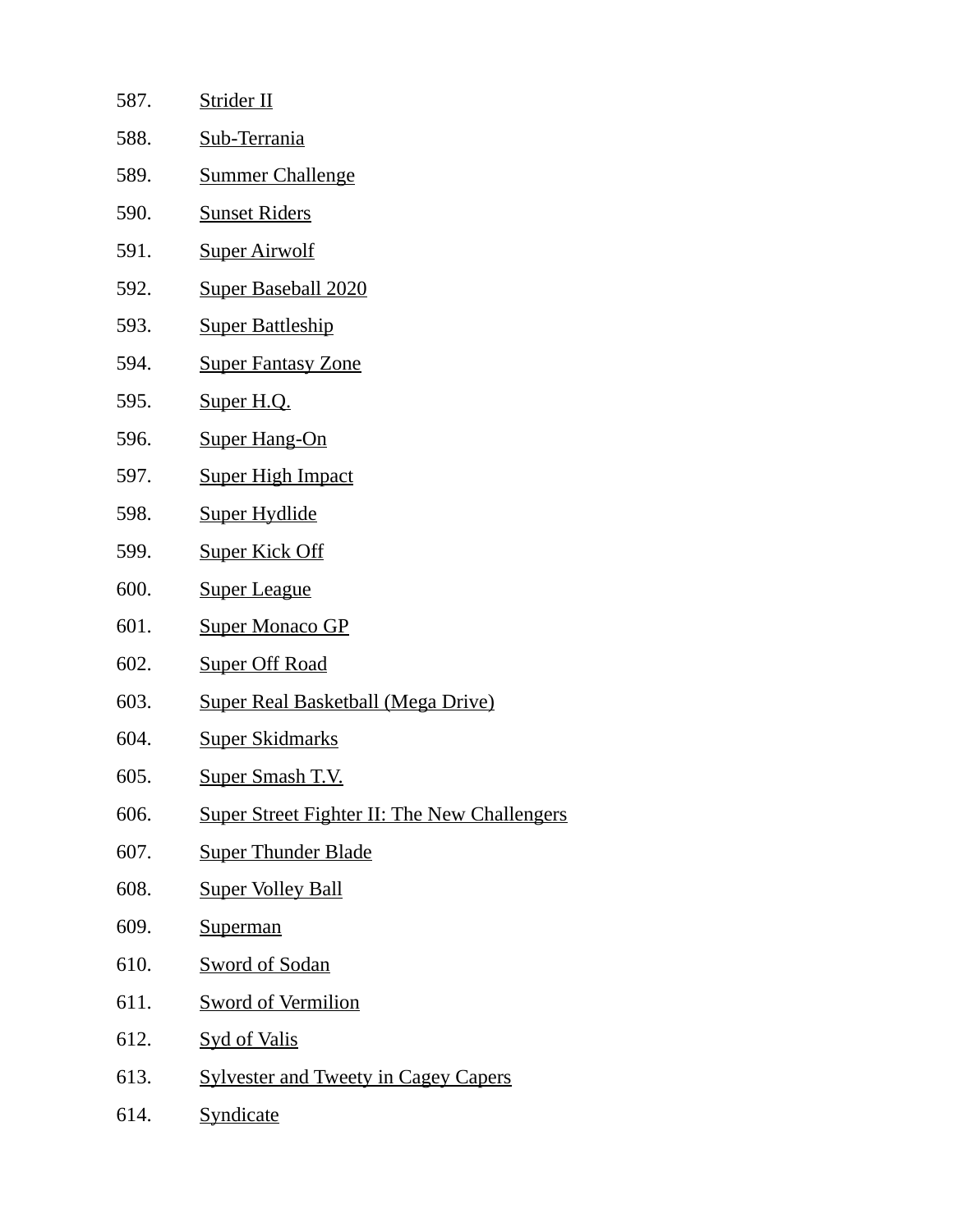| 615. | <b>T2: The Arcade Game</b>                                    |
|------|---------------------------------------------------------------|
| 616. | <b>TNN Outdoors Bass Tournament '96</b>                       |
| 617. | <b>Target Earth</b>                                           |
| 618. | <b>Task Force Harrier EX</b>                                  |
| 619. | <b>Taz in Escape From Mars</b>                                |
| 620. | Taz-Mania                                                     |
| 621. | <b>Team USA Basketball</b>                                    |
| 622. | <b>TechnoClash</b>                                            |
| 623. | <b>Technocop</b>                                              |
| 624. | <b>Tecmo Super Baseball</b>                                   |
| 625. | <b>Tecmo Super Bowl</b>                                       |
| 626. | <b>Tecmo Super Hockey</b>                                     |
| 627. | <b>Tecmo Super NBA Basketball</b>                             |
| 628. | <u>Tecmo World Cup</u>                                        |
| 629. | <b>Teenage Mutant Hero Turtles: Tournament Fighters</b>       |
| 630. | Teenage Mutant Ninja Turtles: The Hyperstone Heist            |
| 631. | Terminator 2: Judgment Day                                    |
| 632. | <b>Test Drive II: The Duel</b>                                |
| 633. | <b>Tetris</b>                                                 |
| 634. | <b>The Addams Family</b>                                      |
| 635. | The Adventures of Batman & Robin                              |
| 636. | The Adventures of Mighty Max                                  |
| 637. | The Amazing Spider-Man vs The Kingpin                         |
| 638. | <u>The Aquatic Games Starring James Pond and the Aquabats</u> |
| 639. | <b>The Berenstain Bears' Camping Adventure</b>                |
| 640. | The Chaos Engine                                              |
| 641. | The Death and Return of Superman                              |
| 642. | <b>The Faery Tale Adventure</b>                               |
|      |                                                               |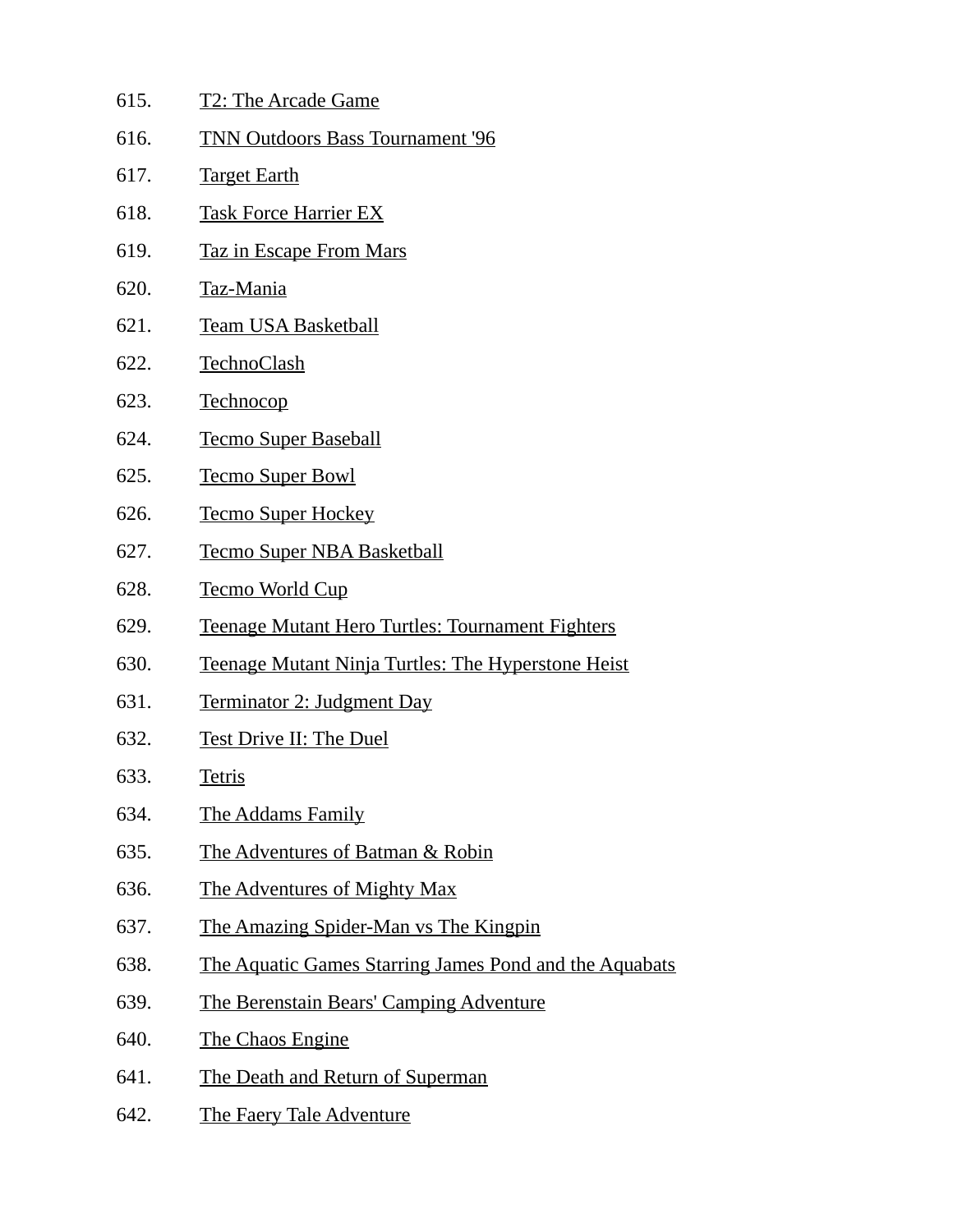- 643. The Flintstones
- 644. The Great Circus Mystery Starring Mickey & Minnie
- 645. The Great Waldo Search
- 646. The Humans
- 647. The Immortal
- 648. The Incredible Crash Dummies
- 649. The Incredible Hulk
- 650. The Itchy & Scratchy Game
- 651. The Jungle Book
- 652. The Lawnmower Man
- 653. The Lion King
- 654. The Lost Vikings
- 655. The Lost World: Jurassic Park
- 656. The New Zealand Story
- 657. The Ooze
- 658. The Ottifants
- 659. The Pagemaster
- 660. The Pirates of Dark Water
- 661. The Punisher
- 662. The Ren & Stimpy Show Presents: Stimpy's Invention
- 663. The Revenge of Shinobi
- 664. The Simpsons: Bart vs. the Space Mutants
- 665. The Simpsons: Bart's Nightmare
- 666. The Smurfs
- 667. The Smurfs Travel the World
- 668. The Super Shinobi II
- 669. The Terminator
- 670. The Tick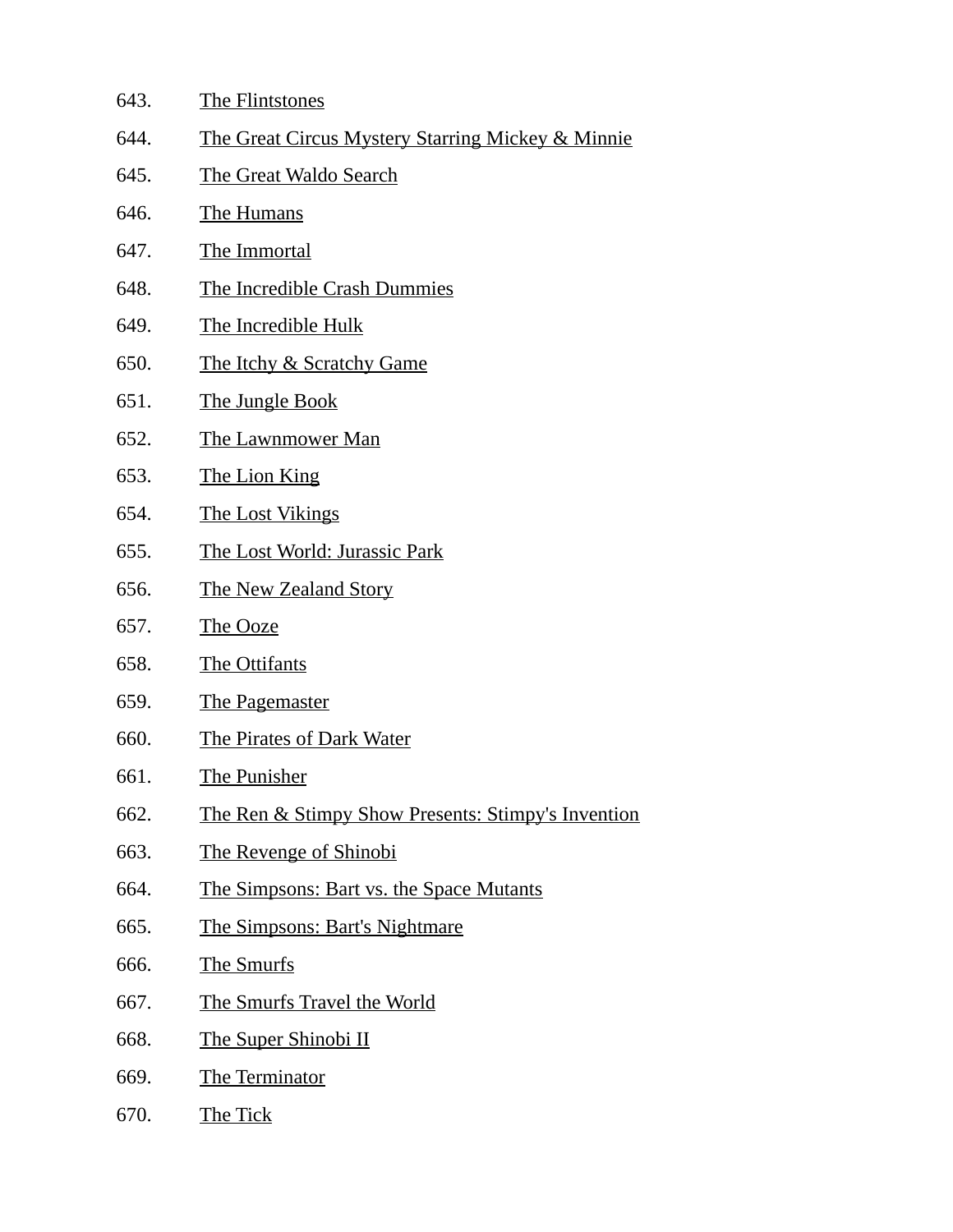| 671. | Theme Park                                            |
|------|-------------------------------------------------------|
| 672. | Thunder Force II                                      |
| 673. | Thunder Force III                                     |
| 674. | <b>Thunder Force IV</b>                               |
| 675. | <b>Time Killers</b>                                   |
| 676. | <b>TinHead</b>                                        |
| 677. | <b>Tiny Toon Adventures: Acme All-Stars</b>           |
| 678. | <b>Tiny Toon Adventures: Buster's Hidden Treasure</b> |
| 679. | <b>Todd's Adventures in Slime World</b>               |
| 680. | <u>ToeJam &amp; Earl</u>                              |
| 681. | ToeJam & Earl in Panic on Funkotron                   |
| 682. | <b>Toki: Going Ape Spit</b>                           |
| 683. | <b>Tom and Jerry: Frantic Antics</b>                  |
| 684. | <b>Tommy Lasorda Baseball</b>                         |
| 685. | <b>Tony La Russa Baseball</b>                         |
| 686. | <b>Top Gear 2</b>                                     |
| 687. | <b>Top Pro Golf</b>                                   |
| 688. | <b>Top Pro Golf 2</b>                                 |
| 689. | <u>Total Football</u>                                 |
| 690. | <b>Toughman Contest</b>                               |
| 691. | <b>Toxic Crusaders</b>                                |
| 692. | <b>Toys</b>                                           |
| 693. | <b>Trampoline Terror!</b>                             |
| 694. | <b>Traysia</b>                                        |
| 695. | <b>Triple Play 96</b>                                 |
| 696. | Triple Play: Gold Edition                             |
| 697. | <b>Trouble Shooter</b>                                |
| 698. | <b>Troy Aikman NFL Football</b>                       |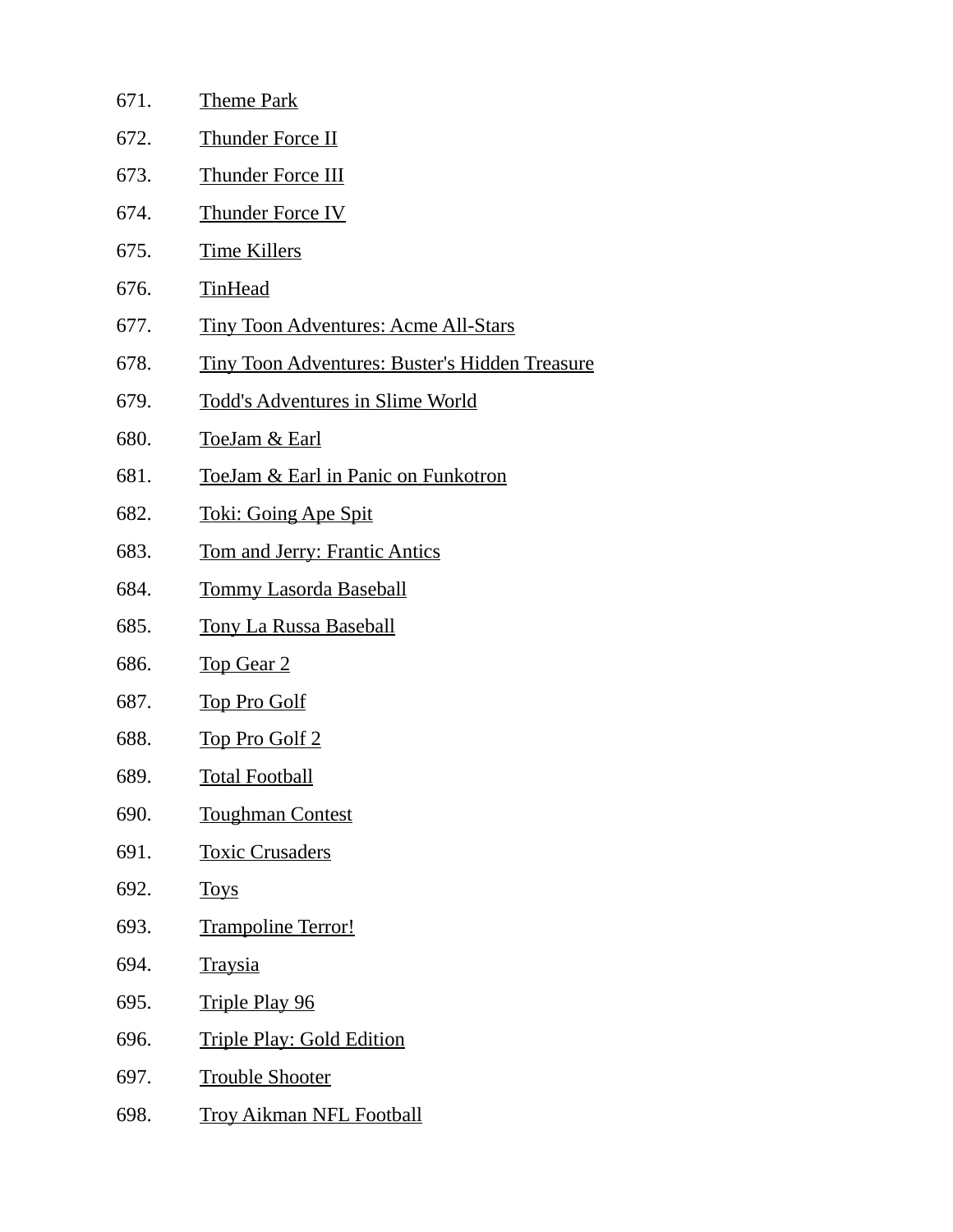| 699. | <b>True Lies</b>                       |
|------|----------------------------------------|
| 700. | <b>Truxton</b>                         |
| 701. | <b>Turbo OutRun</b>                    |
| 702. | Turrican                               |
| 703. | <b>Twin Cobra</b>                      |
| 704. | <b>Twin Hawk</b>                       |
| 705. | <b>Two Crude Dudes</b>                 |
| 706. | <u>Two Tribes: Populous II</u>         |
| 707. | <b>Ultimate Mortal Kombat 3</b>        |
| 708. | <b>Ultimate QIX</b>                    |
| 709. | <b>Ultimate Soccer</b>                 |
| 710. | <b>Ultraman</b>                        |
| 711. | <b>Uncharted Waters</b>                |
| 712. | <b>Undead Line</b>                     |
| 713. | <b>Universal Soldier</b>               |
| 714. | <b>Unnecessary Roughness '95</b>       |
| 715. | <b>Urban Strike</b>                    |
| 716. | <b>VR</b> Troopers                     |
| 717. | <u>Valis</u>                           |
| 718. | Valis III                              |
| 719. | <b>Vapor Trail</b>                     |
| 720. | <u>Vectorman</u>                       |
| 721. | <b>Vectorman 2</b>                     |
| 722. | Venom . Spider-Man: Separation Anxiety |
| 723. | Virtua Fighter 2                       |
| 724. | <b>Virtua Racing</b>                   |
| 725. | <b>Virtual Bart</b>                    |
| 726. | <b>Virtual Pinball</b>                 |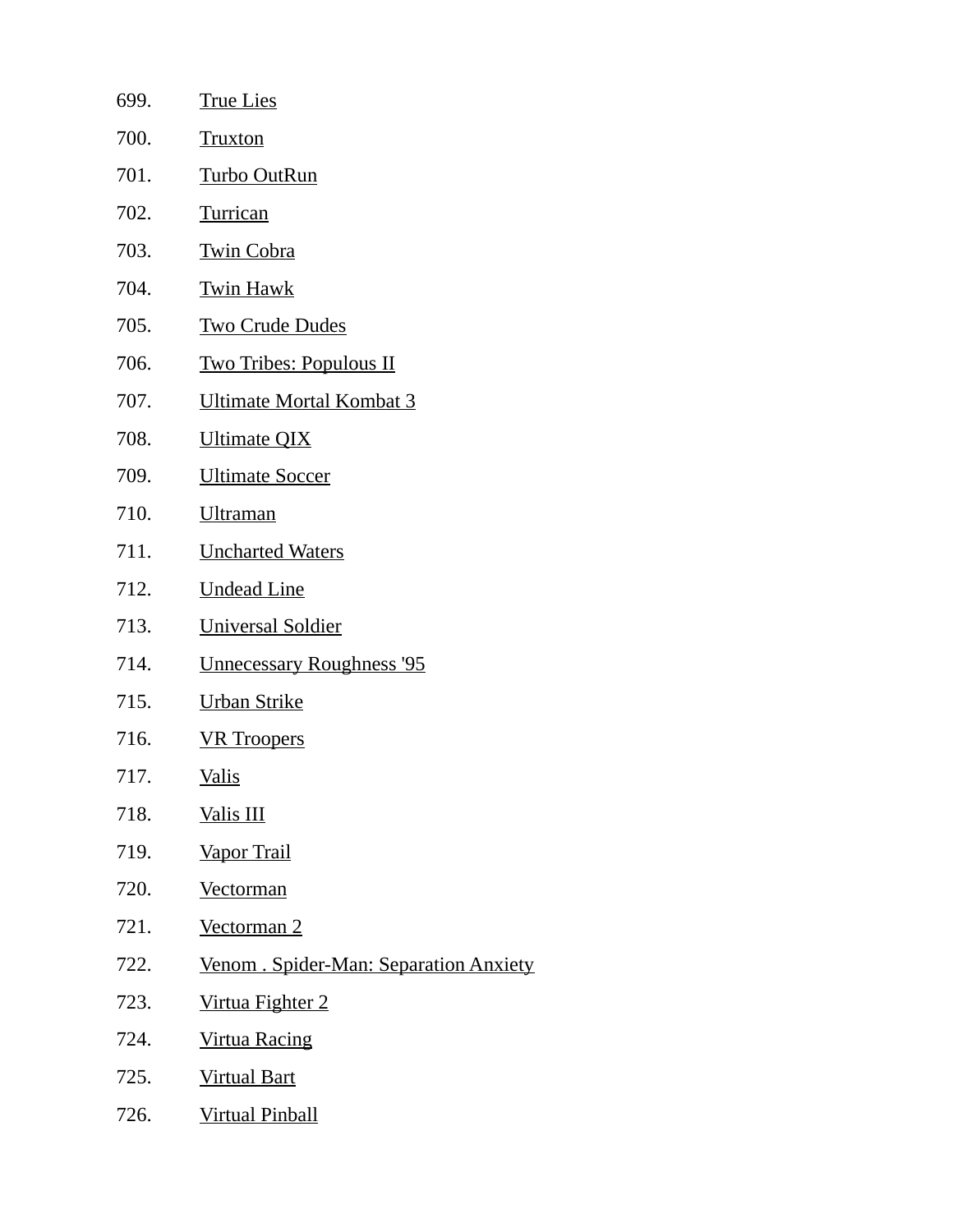| 727. | <u>Vixen 357</u>                             |
|------|----------------------------------------------|
| 728. | <u>Volfied</u>                               |
| 729. | <b>WWF Raw</b>                               |
| 730. | <b>WWF Royal Rumble</b>                      |
| 731. | <u>WWF Super WrestleMania</u>                |
| 732. | <b>WWF: Super Wrestlemania</b>               |
| 733. | <b>Wacky Worlds Creativity Studio</b>        |
| 734. | Wardner                                      |
| 735. | <b>Warlock</b>                               |
| 736. | <u>WarpSpeed</u>                             |
| 737. | <b>Warrior of Rome</b>                       |
| 738. | <b>Warsong</b>                               |
| 739. | <b>Waterworld</b>                            |
| 740. | <b>Wayne Gretzky and the NHLPA All-Stars</b> |
| 741. | <b>WeaponLord</b>                            |
| 742. | <b>Wheel of Fortune</b>                      |
| 743. | <b>Where in Time Is Carmen Sandiego</b>      |
| 744. | Where in the World Is Carmen Sandiego        |
| 745. | <u>Whip Rush</u>                             |
| 746. | <b>Wimbledon Championship Tennis</b>         |
| 747. | <b>Winter Challenge</b>                      |
| 748. | <b>Winter Olympic Games Lillehammer 94</b>   |
| 749. | Wiz'n'Liz                                    |
| 750. | <u>Wolfchild</u>                             |
| 751. | <b>Wolverine: Adamantium Rage</b>            |
| 752. | <b>Wonder Boy III: Monster Lair</b>          |
| 753. | <b>Wonder Boy in Monster World</b>           |
| 754. | <b>World Championship Soccer</b>             |